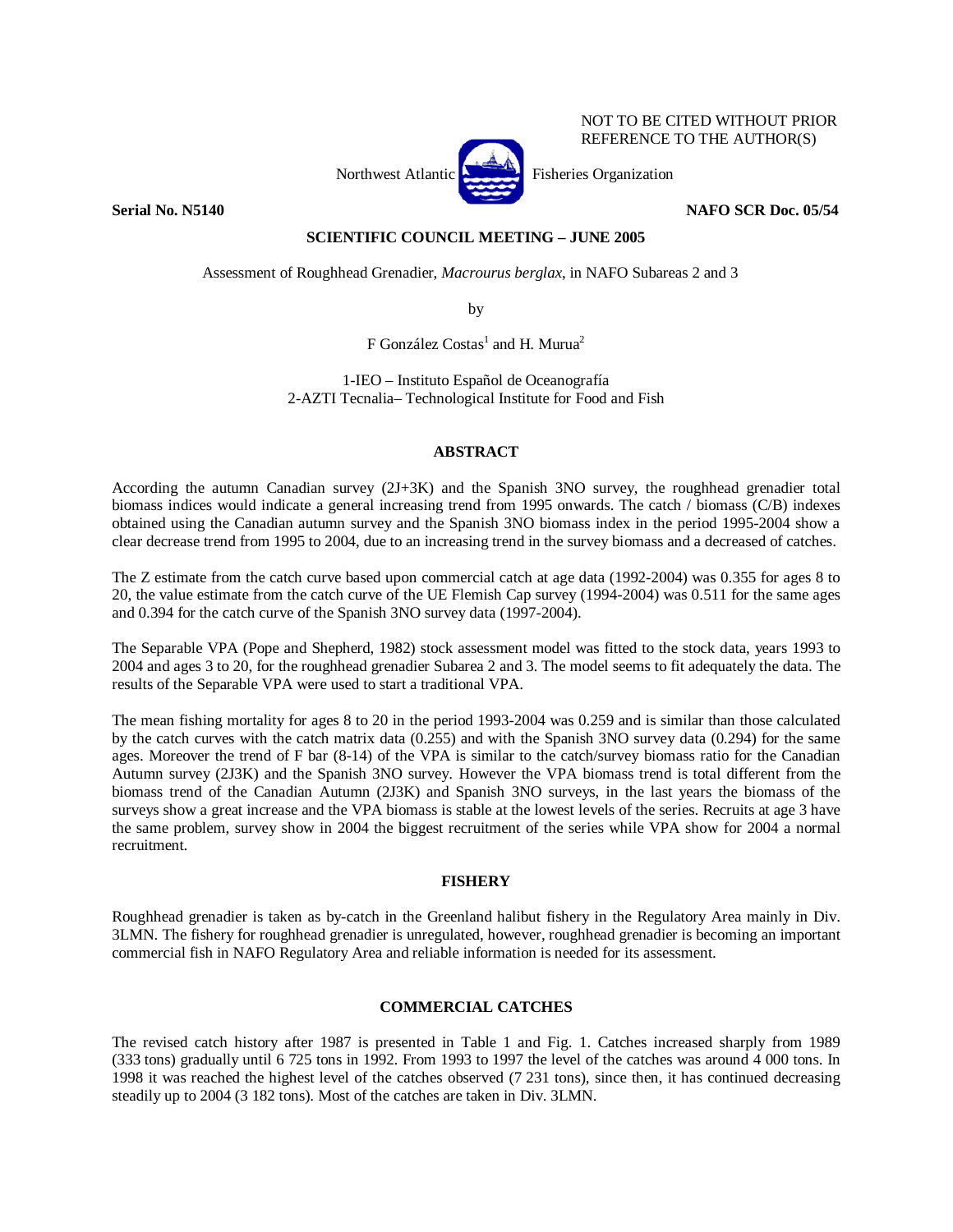# **RESEARCH SURVEY DATA**

### • **Canadian autumn survey**

Stratified random bottom trawl surveys have been conducted in Div. 2GHJ and 3KL in autumn since 1978, usually in October-November. Since 1990 the survey also covered Div. 3NO. Until 1995 an Engel trawl was used, changed since then to a Campelen 1800. Surveys depth is up to 1 500 m in Div. 2GHJ and 3K and to 730 m in Div. 3LNO, extended to 1 463 m after 1995. A description of those surveys is in McCallum and Walsh (1996) and Power and Parsons (1998). In 2002 Div. 2G and H were not covered by the survey and in Div. 3M a total of 26 hauls were made at depths between 732-1 463 m. In 2004 operational difficulties lead to incomplete coverage of the survey in NAFO Divisions 3LNO (Brodie, 2005 and Healey and Dwyer, 2005).

The roughhead biomass indexes from this series of surveys are presented in Table 2. The estimates from 1995 onwards are not directly comparable with the previous time series because of the change in the survey gear. Taking into account the incomplete coverage of some strata in divisions 2GH and 3LMNO from 1995-2004 (Brodie, 2005; Healey and Dwyer, 2005), the indices of Div. 2J and 3K are comparable from 1995 onwards. From 1995, the biomass of this survey in Div. 2J and 3K shows an increase trend, reaching its maximum in 2004 as shows Fig. 2. As has been observed in recent years (Junquera et al. 1999), the largest biomass indexes were obtained at depths between 1 000-1 200 m in all areas.

## • **Canadian spring survey**

Stratified random bottom trawl surveys have been conducted in Div. 3L, 3N and 3O in spring since 1978. A description of those surveys is found in McCallum and Walsh (1996). Until 1996 an Engel trawl was used, changed to a Campelen 1800 since then. The depth range of the surveys is up to 731 metres.

The roughhead biomass obtained in this series of surveys from 1991 is presented in Table 3. But again in this case a direct comparison of the biomass levels through the whole time series is not possible due to the change in the survey gear in 1995. Figure 3 shows the biomass of this survey since 1996. From 1998 the biomass level does not present a clear trend and is largely concentrated in Div. 3L. Biomass estimates from the spring survey series are considerably lower than the ones obtained in the autumn series, as the first surveys cover only the southern Divisions and the shallower depths, where according to the other results this species is less abundant.

## • **Canadian deepwater survey**

Canada conducted deepwater bottom trawl surveys (750-1 500 m.) in 1991, 1994 and in 1995 in Divisions 3 KLMN. The 1991 survey was carried out in August, the 1994 in February and the 1995 in spring. The results of those surveys were reported by Atkinson *et al*. (1994) and Bowering *et al.* (1995), and are presented in Table 5. It is observed an increasing trend from 16 215 tons in 1991 to 46 668 in 1995. Most part of the biomass was taken in Div. 3L and 3M, which confirms that the stock in those Divisions is distributed beyond the depths covered by the spring surveys in those Divisions. The increased estimates for Div. 3L and 3M in 1994 were probably due, at least in part, to the increased survey area (Atkinson *et al.*, 1994). The results suggest somewhat higher biomass in southern 3L and 3N.

#### • **EU (Spain and Portugal) summer survey**

EU- Spain and Portugal conduct a stratified bottom trawl survey in Div. 3M since 1988, up to depths of 730. The survey procedure is described in Saborido-Rey and Vázquez (2003). Since 1991, the survey was made with the R/V *Cornide de Saavedra*. In 2003 this vessel was replaced by the R/V *Vizconde de Eza*. The former series of Cornide de Saavedra was transformet to the new R/V *Vizconde de Eza* units following the method presented by Gonzalez Troncoso (2005). The roughhead grenadier biomass index from this survey series, updated from Murua *et al.* (2005), is presented in Table 5 and Fig. 3. A peak biomass of 3 021 was observed in 1993, but since then has been somewhat stable up to 2002, at between 1 000 and 2 000. From 2002 onwards the biomass showed an increasing trend, reaching the historical maximum of 3 597 tons in 2004. Roughhead grenadier biomass is only significantly found at depths beyond 500 m every year. Figure 4 presents the age distributions of the EU Flemish Cap survey from 1994 to 2004, where it can be clearly appreciated a strong upcoming 2001 year-class in 2003 and 2004.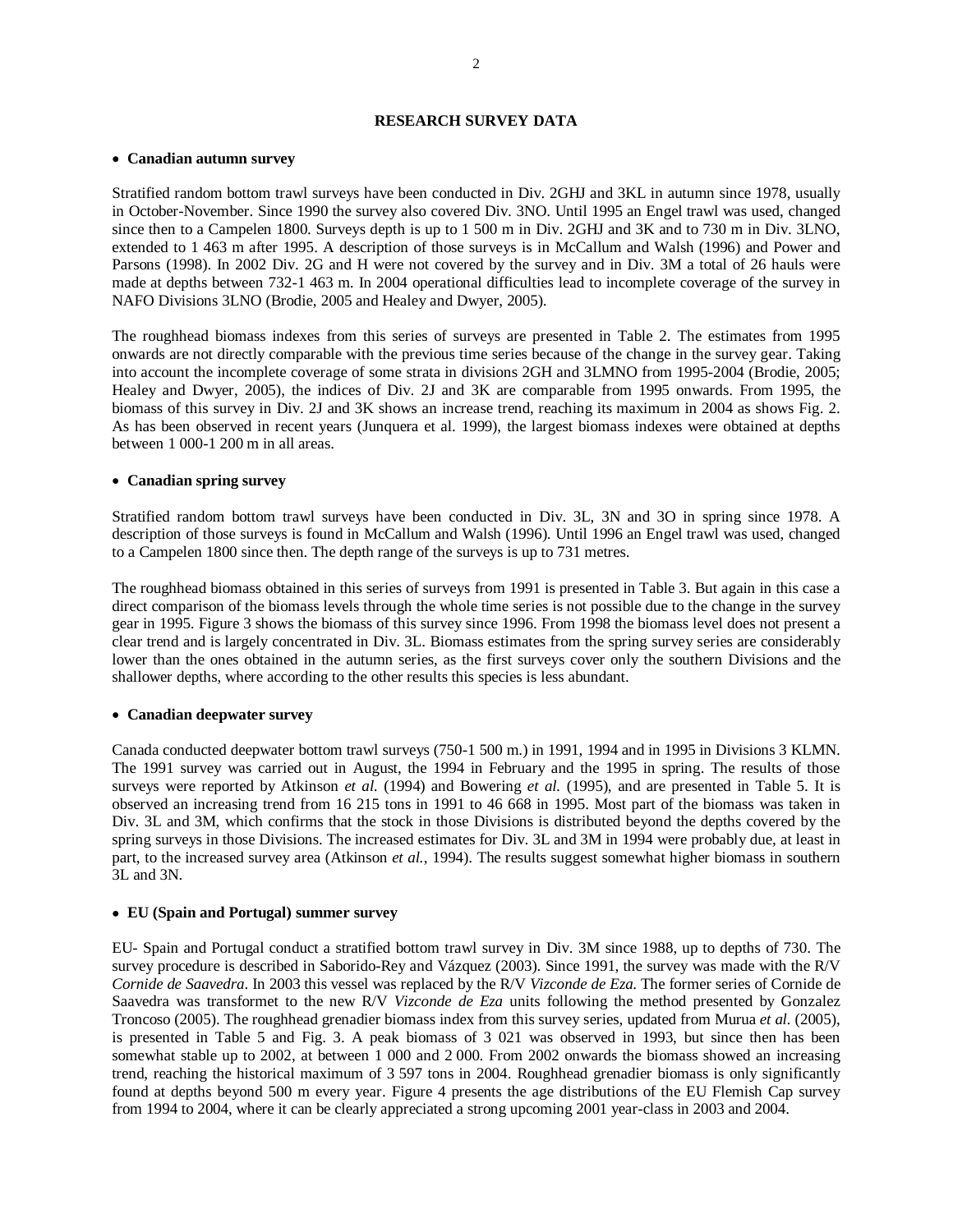### • **Spanish 3NO Survey**

Spain conduct a stratified random spring bottom trawl survey in the NAFO Regulatory Area Div. 3NO since 1995. In 2001 the vessel and the trawl gear were replaced. The transformed entire series of mean catches, biomass and length distributions for Roughhead grenadier were presented by Gonzalez-Troncoso *et al.* (2005). From 1997 to 2002 the biomass indices of this survey did not show a clear trend, however, since then the biomass increase and in 2004 reached the historical maximum (11 402 tons) (Table 6 and Fig. 2). The MNPT length distributions of the survey series (Fig. 5) showed a strong 2001 year-class during last two years survey as it was observed in the EU Flemish Cap survey.

## **BIOLOGICAL DATA**

Roughhead length frequencies from the Spanish, Portuguese and Russian trawl catches for 2004 in Div. 3LMNO are available from Gonzalez *et al.* (2005), Vargas *et al.* (2005) and Vaskov *et al* (2005) respectively. The Spanish and Portuguese lengths frequencies are presented as pre-anal fin length, while the Russian ones as total lengths. The roughhead length compositions from the Russian catches have been converted to AFL using the total length/AFL relationship presented by Murua and Motos (1997).

Catch at age data of Roughhead grenadier Subarea 2 and 3 from 1992 to 2003 was presented by Gonzalez-Costas and Murua (2005) and it has been updated with the 2004 data presented by Gonzales *et al.* (2005), Vargas *et al.* (2005) and Vaskov *et al.* (2005). Table 7 presents the catch at age numbers from 1992 to 2004 as well as the mean length and mean weight by age. Most of catches are composed between ages 4 and 13, with a mode at age 8.

### **ASSESSMENT**

Although the Canadian autumn survey series (2J+3K) and the Spanish 3NO survey do not cover the entire distribution of the stock, they are considered as the best survey information to monitor trends is resource status because their depth coverage is going down to 1 500 m.

According the autumn Canadian survey (2J+3K) and the Spanish 3NO survey, the roughhead grenadier total biomass indices would indicate a general increasing trend from 1995 onwards. The biomass trend indicated by the EU Flemish Cap survey (<720 m) was similar to that of the Canadian autumn and Spanish 3NO survey. However, the total biomass index of Canadian spring did not show an increasing trend and was stable in the last years. The catch/biomass (C/B) indexes obtained using the Canadian autumn survey and the Spanish 3NO biomass index in the period 1995-2004 (Fig. 6) show a clear decrease trend from 1995 to 2004, due to an increasing trend in the survey biomass and a decreased of catches.

The Z estimate from the catch curve based upon commercial catch at age data (1992-2004) was 0.355 for ages 8 to 20, the value estimate from the catch curve of the UE Flemish Cap survey (1994-2004) was 0.511 for the same ages and 0.394 for the catch curve of the Spanish 3NO survey data (1997-2004) (Fig. 7). The differences between the Z values estimated based upon catches, Spanish 3NO survey and the Flemish Cap survey can be explained due to different depth coverage of sampling. The Flemish Cap survey does not cover depths down to 720 m and, consequently, the catch of older ages is diminished and the slope of the relationship is more pronounced. Contrary to that, the Spanish 3NO survey and the fishery cover the same depth distribution and catch more or less the same ages.

In previous studies Murua (2002; 2003) suggested a difference in M between sexes, in order to analyse this, an estimate of Z by sexes have been performed using the catch at age by sexes of Spanish 3NO survey (Fig. 8). The results indicate a total mortality value of 0.339 and 0.713 for females and males respectively, both values higher than the ones obtained by Murua (2003) based upon data collected on the Flemish Cap survey, which covers the shallowest distribution of roughhead grenadier.

The Separable VPA (Pope and Shepherd, 1982) stock assessment model was fitted to the stock data for the roughhead grenadier Subarea 2 and 3. The model was fitted, in a first step, to the whole data available, years 1992 to 2004 and ages 1 to 24 to analyse the consistence of the catch at age matrix. Figure 9 shows the residuals of separable VPA, and it is observed that most of the errors came from the 1992 data and from the ages less than 3 years and older than 20 years. With this information the model was fitted to a new data, years 1993 to 2004 and ages 3 to 20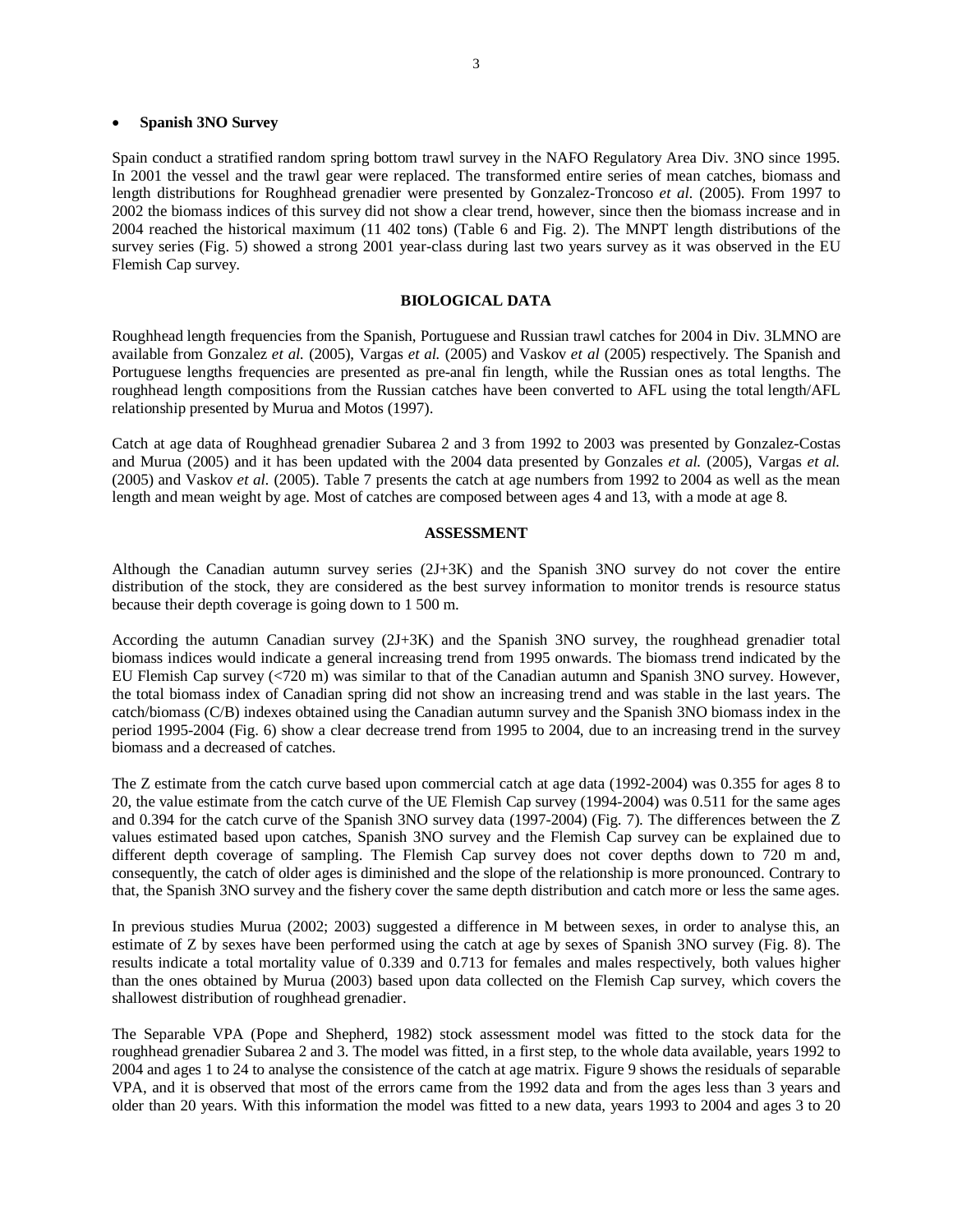(plus group). With these new data, the model fit adequately to data (Fig. 10). Figures 11 and 12 show the results of the Separable VPA fit for the selection patter and fishing intensity.

The results of the Separable VPA were used to start a traditional VPA, results are presented in Table 8. The mean fishing mortality for ages 8 to 20 in the period 1993-2004 was 0.259 and is similar than those calculated by the catch curves with the catch matrix data (0.255) and with the Spanish 3NO survey data (0.294) for the same ages (Figure 13). Moreover the trend of F bar (8-14) of the VPA is similar to the catch/survey biomass ratio for the Canadian Autumn survey (2J3K) and the Spanish 3NO survey (Fig. 14). However the VPA biomass trend is total different from the biomass trend of the Canadian Autumn (2J3K) and Spanish 3NO surveys (Fig. 15), in the last years the biomass of the surveys show a great increase and the VPA biomass is stable at the lowest levels of the series. Recruits at age 3 have the same problem, survey show in 2004 the biggest recruitment of the series while VPA show for 2004 a normal recruitment (Fig. 16).

### **REFERENCES**

- ATKINSON, D. B., D. POWER and J. MORGAN (1994). Roundnose grenadier (*Coryphaenoides rupestris*) and Roughhead grenadier (*Macrourus berglax*) in NAFO Subareas 2+3. *NAFO SCR Doc.* 94/48.
- ATKINSON, D. B. (1995). An update on roundnose grenadier (*Coryphaenoides rupestris*) in NAFO Subareas 2+3 with information on roughhead grenadier (*Macrourus berglax*). *NAFO SCR Doc*. 95/**61**.
- BOWERING, W. R., D. POWER and M. J. MORGAN (1995). Distribution and abundance of five major groundfish species at the continental slope of Divisions 3KLMN based upon Canadian deepwater surveys in 1991, 1994 and 1995. *NAFO SCR Doc*. 95/**51**.
- BRODIE W. (2005). A Description of the Autumn Multispecies Survey in SA2+Divisions 3KLMNO from 1995- 2004. *NAFO SCR Doc.* 05/8.
- GONZALEZ, F., J. L. del RIO, A. VAZQUEZ, H. MURUA and E. ROMAN (2003). Spanish Research Report for 2004. *NAFO SCS Doc*. 05/08.
- GONZALEZ-COSTAS F. and MURUA H. (2005). Roughhead grenadier NAFO Subarea 2 and 3 age disaggregate data (1992-2003). *NAFO SCR Doc.* 05/46.
- GONZALEZ-TRONCOSO, D and CASAS, J.M. (2005). Calculation of the Calibration Factors from the Comparative Experience between the R/V *Cornide de Saavedra* and the R/V *Vizconde de Eza* in Flemish Cap in 2003 and 2004. *NAFO CSR Doc*. 05/29.
- GONZALEZ-TRONCOSO, D; PAZ, X. and GONZALEZ-COSTAS F. (2005). Results for the roughhead grenadier from the Spanish Surveys conducted in the NAFO Regulatory Area of Divisions 3N, 1997-2004. *NAFO SCR Doc.* 05/28.
- HEALEY, B.P. and DWYER, K.S. (2005). A Simple Examination of Canadian Autumn Survey Trends in NAFO Divisions 3LNO for Greenland Halibut and American Plaice: The Impact of Incomplete Coverage of this Survey in 2004. *NAFO SCR Doc.* 05/34.
- JUNQUERA, S. (1998). A proposal to rename the STACFIS section dealing with grenadiers. *NAFO SCR Doc*. 98/**28**.
- JUNQUERA, S., H. MURUA and E. de CARDENAS (1999). An assessment for roughhead grenadier (*Macrourus berglax*) in NAFO Subareas 2 and 3. *NAFO SCR Doc*. 99/64.
- MCCALLUM, B. R. AND S. J. WALSH (1996). Groundfish survey trawls used at the Northwest Atlantic Fisheries Centre, 1971-present. *NAFO SCR Doc*. 96/**50**.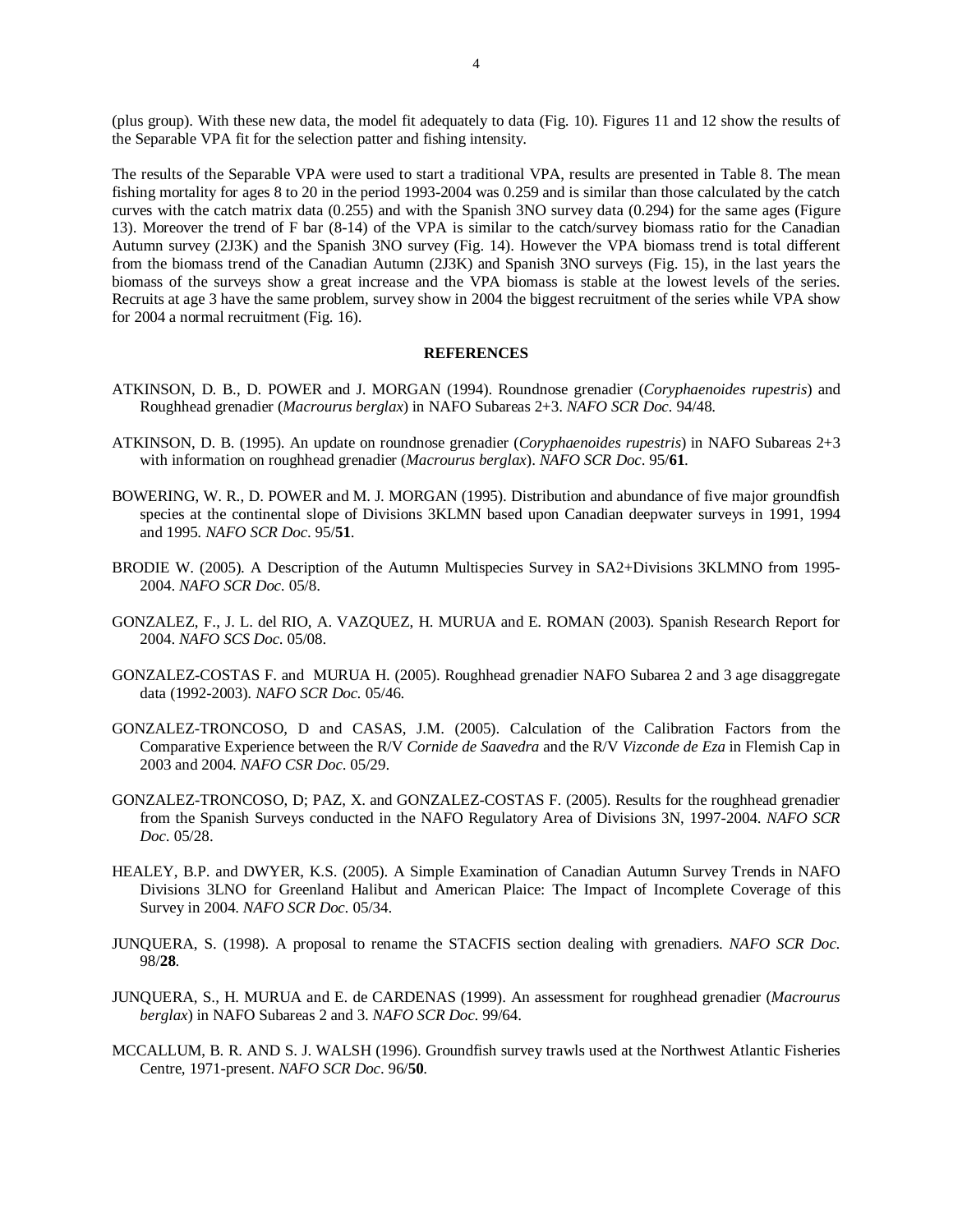- MURUA, H. and L. MOTOS (1997). Reproductive biology of roughhead grenadier, *Macrourus berglax* in NAFO Divisions 3MNL. *NAFO SCR Doc*. 97/**20**.
- MURUA, H. 2002. A review on Roughhead Grenadier (*Macrourus berglax*) Biology and Population Structure on Flemish Cap (NAFO Div. 3M) 1991-2001. *NAFO SCR Doc*. 02/18. Ser. No 4619. 18pp.
- MURUA, H. 2002. A review on Roughhead Grenadier (*Macrourus berglax*) Biology and Population Structure on Flemish Cap (NAFO Div. 3M) 1991-2002. *NAFO SCR Doc*. 03/13. Ser. No 4819. 18pp.
- POPE, J. G. and J.G. SHEPHERD(1982) A simple method for the consistent interpretation of catch-at-age data. J. Cons. Int. Explor.
- POWER, D. and D. MADDOCK PARSONS (1998). An assessment of roundnose grenadier (*Coryphaenoides rupestris*) in NAFO Subareas 2+3 and catch information on Roughhead grenadier (*Macrourus berglax*). *NAFO SCR Doc*. 98/**57**.
- SABORIDO-REY, F and A. VAZQUEZ (2003). Results from the bottom trawl survey of Flemish Cap in July 2002. *NAFO SCR Doc*. 03/
- VOSKOV A.A., GORCHINSKY K.V., IGASHOV T.M., MELNIKOV S.P. and LISOVSKY S.F. (2005). Russian Research Report for 2004. *NAFO SCS Doc.* 05/5.
- VARGAS, J.; R. ALPOIM, E. SANTOS and A. M. AVILA DE MELO (2005). Portuguese Research Report for 2004. *NAFO SCS Doc*. 05/6.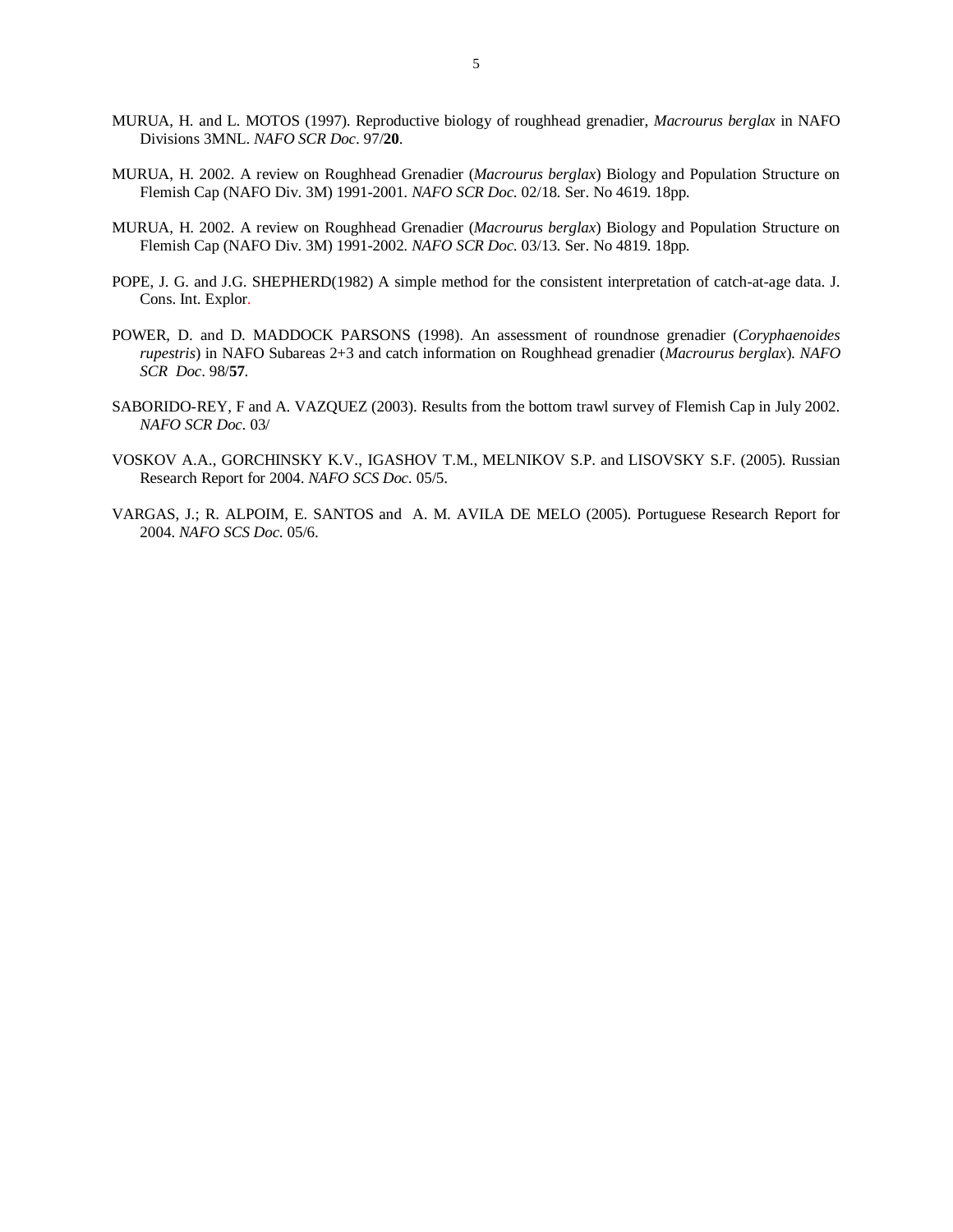| <b>STACFIS RHG Nominal catches (t) by Division</b> |                |                |                  |     |                |        |                |                 |                 |                   |  |
|----------------------------------------------------|----------------|----------------|------------------|-----|----------------|--------|----------------|-----------------|-----------------|-------------------|--|
| Year                                               | 2G             | 2H             | 2J               | 3K  | 3L             | 3M     | 3N             | $\overline{30}$ | Other           | <b>TOTAL</b>      |  |
| 1987                                               |                |                |                  |     | 912            | $\tau$ | 82             |                 |                 | 1001              |  |
| 1988                                               |                | $\mathbf{1}$   |                  |     | 907            |        | 52             |                 |                 | 960               |  |
| 1989                                               |                | $\mathbf{2}$   |                  | 3   | 289            | 28     | 11             |                 |                 | 333               |  |
| 1990                                               |                | $\mathbf{1}$   | 32               |     | 2211           | 688    | 312            |                 |                 | 3244              |  |
| 1991 <sup>a</sup>                                  |                |                | 12               | 113 | 2543           | 497    | 1093           | $10\,$          |                 | 4268              |  |
| 1992                                               |                |                | 23               | 274 | 2582           | 2961   | 760            | 125             |                 | 6725              |  |
| 1993                                               |                |                | 10               | 193 | 996            | 1428   | 1680           | 61              | 27              | 4395              |  |
| 1994                                               | $\mathbf{1}$   |                | $\boldsymbol{2}$ | 35  | 585            | 2301   | 1062           | $28\,$          | 9               | 4023              |  |
| 1995                                               | $22\,$         | 6              | 16               | 16  | 1199           | 1625   | 1074           | 20              | 4               | 3982              |  |
| 1996                                               |                |                |                  |     | 1945           | 888    | 1300           | $\sqrt{2}$      |                 | 4135              |  |
| 1997                                               | 36             | 5              | 63               | 100 | 1774           | 922    | 1797           | 43              |                 | 4740              |  |
| 1998                                               |                |                |                  |     | 2766           | 2190   | 2230           | 84              | $92^{\rm c}$    | 7270              |  |
| 1999 <sup>b</sup>                                  |                |                |                  | 61  | 2037           | 3127   | 1705           | 180             | 49 <sup>c</sup> | 7160              |  |
| 2000 <sup>b</sup>                                  |                |                |                  | 139 | 1382           | 2109   | 888            | 38              |                 | 4767              |  |
| 2001 <sup>b</sup>                                  |                |                |                  | 97  | 1465           | 753    | 754            | 48              |                 | 3117              |  |
| 2002 <sup>b</sup>                                  |                |                |                  | 147 | 1905           | 869    | 700            | 36              |                 | 3657              |  |
| 2003 <sup>b</sup>                                  | $\mathbf{1}$   | $\overline{4}$ | 16               | 91  | $1342^{\circ}$ | 886    | $1201^{\circ}$ | $443^\circ$     |                 | 3984 <sup>c</sup> |  |
| 2004 <sup>b</sup>                                  | $\overline{4}$ | 8              | 19               | 58  | 1310           | 844    | 897            | 42              |                 | 3182              |  |

**Table 1.-** Revised roughhead grenadier Subarea 2 and 3 STACFIS catches by Division.

a Catch could not be well estimated; based on revised data is estimated to be 8 000 to 14 000 tons mixed roundnose and roughhead grenadiers. (Power and Parson 1988).<br>
Provisional.

 $\ensuremath{\mathbf{c}}$ In 2003, STACFIS could not precisely estimate the catch.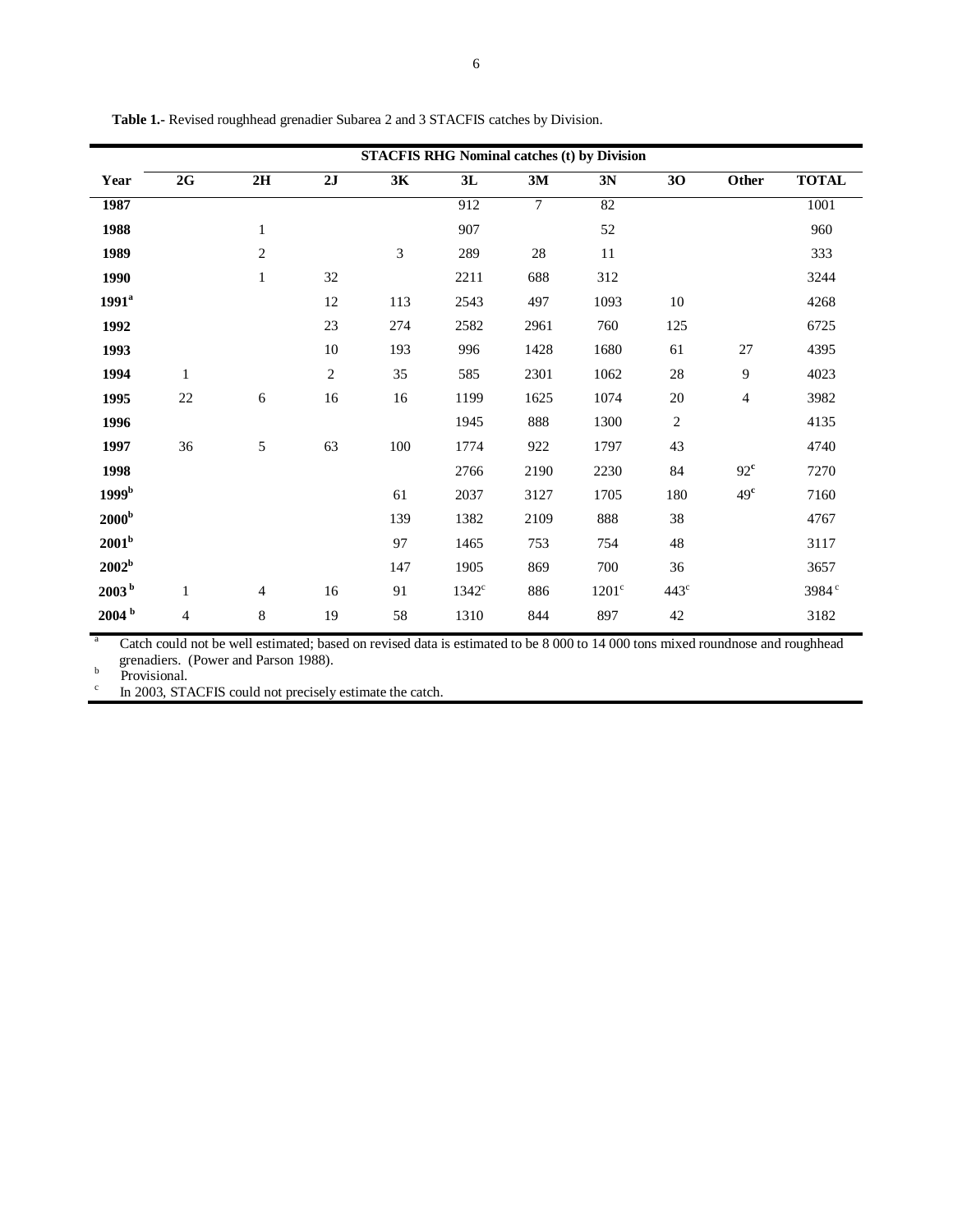|      | <b>Canadian Autumn Survey Biomass (tons)</b> |      |      |       |       |      |      |                  |              |  |
|------|----------------------------------------------|------|------|-------|-------|------|------|------------------|--------------|--|
| Year | 2G                                           | 2H   | 2J   | 3K    | 3L    | 3M   | 3N   | 30               | <b>Total</b> |  |
| 1978 | 1119                                         | 1528 | 8967 | 12538 |       |      |      |                  | 24152        |  |
| 1979 |                                              |      | 5567 | 10427 |       |      |      |                  | 15994        |  |
| 1980 |                                              |      | 9747 | 10560 |       |      |      |                  | 20307        |  |
| 1981 | 2048                                         | 2520 | 5485 | 7741  |       |      |      |                  | 17794        |  |
| 1982 |                                              |      | 7188 | 8664  |       |      |      |                  | 15852        |  |
| 1983 |                                              |      | 6284 | 8025  |       |      |      |                  | 14309        |  |
| 1984 |                                              |      | 5776 | 7322  |       |      |      |                  | 13098        |  |
| 1985 |                                              |      | 2203 | 4891  | 8563  |      |      |                  | 15657        |  |
| 1986 |                                              |      | 4172 | 2600  | 6924  |      |      |                  | 13696        |  |
| 1987 |                                              |      | 2919 | 3075  |       |      |      |                  | 5994         |  |
| 1988 |                                              |      | 2743 | 2357  |       |      |      |                  | 5100         |  |
| 1989 |                                              |      | 2346 | 930   |       |      |      |                  | 3276         |  |
| 1990 |                                              |      | 2993 | 3730  | 5678  |      |      |                  | 12401        |  |
| 1991 | $\mathbf{1}$                                 | 28   | 1401 | 3173  | 4053  |      | 156  | 72               | 8884         |  |
| 1992 |                                              |      | 1264 | 412   | 1163  |      | 72   | $\boldsymbol{0}$ | 2911         |  |
| 1993 |                                              |      | 563  | 809   | 864   |      | 441  | 79               | 2756         |  |
| 1994 |                                              |      | 433  | 443   | 717   |      | 274  | 46               | 1913         |  |
| 1995 |                                              |      | 566  | 3066  | 1713  |      | 1434 | 155              | 6934         |  |
| 1996 | 582                                          | 1290 | 2695 | 4770  | 17563 | 6791 | 327  | 49               | 34067        |  |
| 1997 | 1856                                         | 1781 | 3101 | 5419  | 12599 | 6659 | 1550 | 75               | 33040        |  |
| 1998 | 412                                          | 1640 | 3638 | 6255  | 15912 | 5438 | 8194 | 552              | 42041        |  |
| 1999 | 533                                          | 1474 | 3318 | 5292  | 15670 | 3714 | 1801 | 173              | 31975        |  |
| 2000 |                                              |      | 2900 | 6145  | 10363 | 4059 | 5048 | 665              | 29180        |  |
| 2001 |                                              | 740  | 3946 | 10197 | 17790 | 5721 | 5796 | 852              | 45042        |  |
| 2002 |                                              |      | 3638 | 6854  | 15319 | 3231 | 5591 | 975              | 35608        |  |
| 2003 |                                              |      | 2719 | 7261  | 14407 | 5685 | 1892 | 433              | 32397        |  |
| 2004 |                                              | 1823 | 4352 | 10465 | 1326  |      | 5296 | 47               | 23309        |  |

**Table 2** .- Canadian Autumn survey biomass by Division.

**Canadian Autumn Survey Biomass (tons)**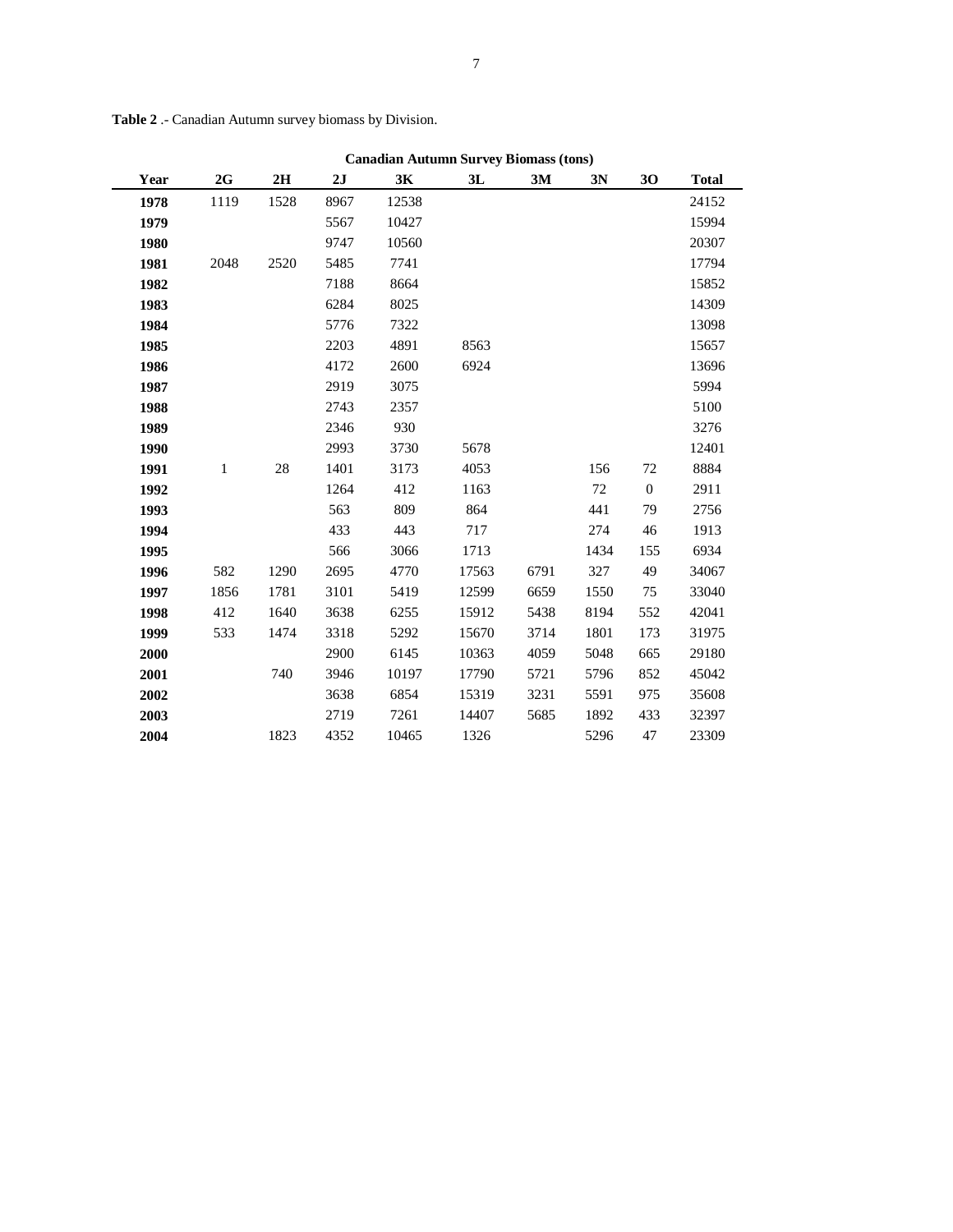|      | <b>Canadian Spring Survey Biomass (tons)</b> |      |     |       |  |  |  |  |  |  |
|------|----------------------------------------------|------|-----|-------|--|--|--|--|--|--|
| Year | 3L                                           | 3N   | 30  | Total |  |  |  |  |  |  |
| 1991 | 249                                          | 15   | 5   | 270   |  |  |  |  |  |  |
| 1992 | 1110                                         | 18   | 13  | 1141  |  |  |  |  |  |  |
| 1993 | 455                                          | 84   | 21  | 561   |  |  |  |  |  |  |
| 1994 | 612                                          | 28   | 43  | 683   |  |  |  |  |  |  |
| 1995 | 323                                          | 24   | 12  | 358   |  |  |  |  |  |  |
| 1996 | 2777                                         | 77   | 29  | 2883  |  |  |  |  |  |  |
| 1997 | 2727                                         | 375  | 1   | 3103  |  |  |  |  |  |  |
| 1998 | 4221                                         | 698  | 159 | 5078  |  |  |  |  |  |  |
| 1999 | 2987                                         | 777  | 278 | 4043  |  |  |  |  |  |  |
| 2000 | 3621                                         | 1267 | 207 | 5095  |  |  |  |  |  |  |
| 2001 | 3707                                         | 1161 | 80  | 4948  |  |  |  |  |  |  |
| 2002 | 2527                                         | 502  | 88  | 3116  |  |  |  |  |  |  |
| 2003 | 3609                                         | 671  | 17  | 4297  |  |  |  |  |  |  |
| 2004 | 3658                                         | 638  | 65  | 4361  |  |  |  |  |  |  |

**Table 3** .- Canadian Spring survey biomass by Division.

**Table 4.-** Roughhead grenadier biomass index (tons) from the deepwater Canadian surveys and percentages of biomass by Divisions (from Bowering *et al.,* 1995)

|      |              | Percentage of biomass $(\% )$ |    |    |    |  |  |  |  |
|------|--------------|-------------------------------|----|----|----|--|--|--|--|
| Year | Biomass (t.) | 3K                            | 3L | 3M | 3N |  |  |  |  |
| 1991 | 16215        | 26                            | 39 | 34 |    |  |  |  |  |
| 1994 | 26588        | 16                            | 34 | 39 | 11 |  |  |  |  |
| 1995 | 46668        |                               | 48 | 25 | 13 |  |  |  |  |

|--|

| Strata                |      |     |     |     |     |          |                                         |     |     |     |     |     |                     |          |     | 1988 1989 1990 1991 1992 1993 1994 1995 1996 1997 1998 1999 2000 2001 2002 2003 | 2004 |
|-----------------------|------|-----|-----|-----|-----|----------|-----------------------------------------|-----|-----|-----|-----|-----|---------------------|----------|-----|---------------------------------------------------------------------------------|------|
| 1<br>2<br>3<br>4<br>5 |      |     |     |     |     |          |                                         | 8   |     |     |     |     |                     |          |     | 9                                                                               | 10   |
| 6                     |      |     |     |     |     |          |                                         |     | 22  |     |     |     |                     |          |     |                                                                                 |      |
|                       |      |     |     |     | 0   |          |                                         |     |     |     |     |     | 3                   | $\Omega$ |     | 0                                                                               | 10   |
| 8                     |      | 10  |     | 1   |     |          |                                         |     | 11  | 3   |     | 7   |                     | 16       | 2   | 13                                                                              | 28   |
| 9                     | 47   | 4   |     | 5   | 28  | 21       | 3                                       | 21  | 153 | 18  | 40  | 45  | 29                  | 29       |     | 30                                                                              | 282  |
| 10                    |      |     |     |     |     |          |                                         |     | 6   | 1   |     | 18  | 68                  | 18       |     | $\Omega$                                                                        | 48   |
| 11                    |      |     |     |     |     |          |                                         |     |     |     |     | 3   | 8                   | 6        |     |                                                                                 | 3    |
| 12                    | 112  | 103 | 40  | 108 | 100 | 413      | 55                                      | 126 | 46  | 137 | 55  | 191 | 81                  | 236      | 154 | 165                                                                             | 292  |
| 13                    | 21   | 64  | 18  | 18  | 60  | 18       | 32                                      | 75  | 5   | 18  | 78  | 92  | 50                  | 116      | 121 | 123                                                                             | 299  |
| 14                    | 200  | 145 | 107 | 85  | 139 |          | 73                                      | 67  | 270 | 77  | 194 | 135 | 103                 | 292      | 124 | 346                                                                             | 877  |
| 15                    | 92   | 5   | 29  | 64  | 52  | 321      | 82                                      | 180 | 84  | 69  | 101 | 72  | 103                 | 60       | 16  | 87                                                                              | 259  |
| 16                    | 349  | 140 | 212 | 229 |     | 432 1333 | 523                                     | 256 | 397 | 211 | 405 | 150 | 225                 | 338      | 272 | 352                                                                             | 594  |
| 17                    | 134  | 45  | 31  | 180 | 123 |          | 98                                      | 129 | 27  | 116 | 204 | 96  | 67                  | 370      | 380 | 101                                                                             | 244  |
| 18                    | 311  | 128 | 143 | 356 | 215 |          | 756                                     | 414 | 154 | 224 | 189 | 313 | 219                 | 383      | 27  | 877                                                                             | 423  |
| 19                    | 743  | 227 | 273 | 289 | 429 | 915      | 352                                     | 282 | 187 | 322 | 424 | 129 | 92                  | 216      | 116 | 245                                                                             | 228  |
| Total (1-19)          | 2009 | 871 | 852 |     |     |          | 1335 1577 3021 1975 1558 1362 1197 1691 |     |     |     |     |     | 1250 1047 2079 1211 |          |     | 2348                                                                            | 3597 |
| SD                    | 264  | 142 | 149 | 250 | 270 | 487      | 169                                     | 223 | 277 | 169 | 243 | 338 | 196                 | 284      | 176 | 611                                                                             | 362  |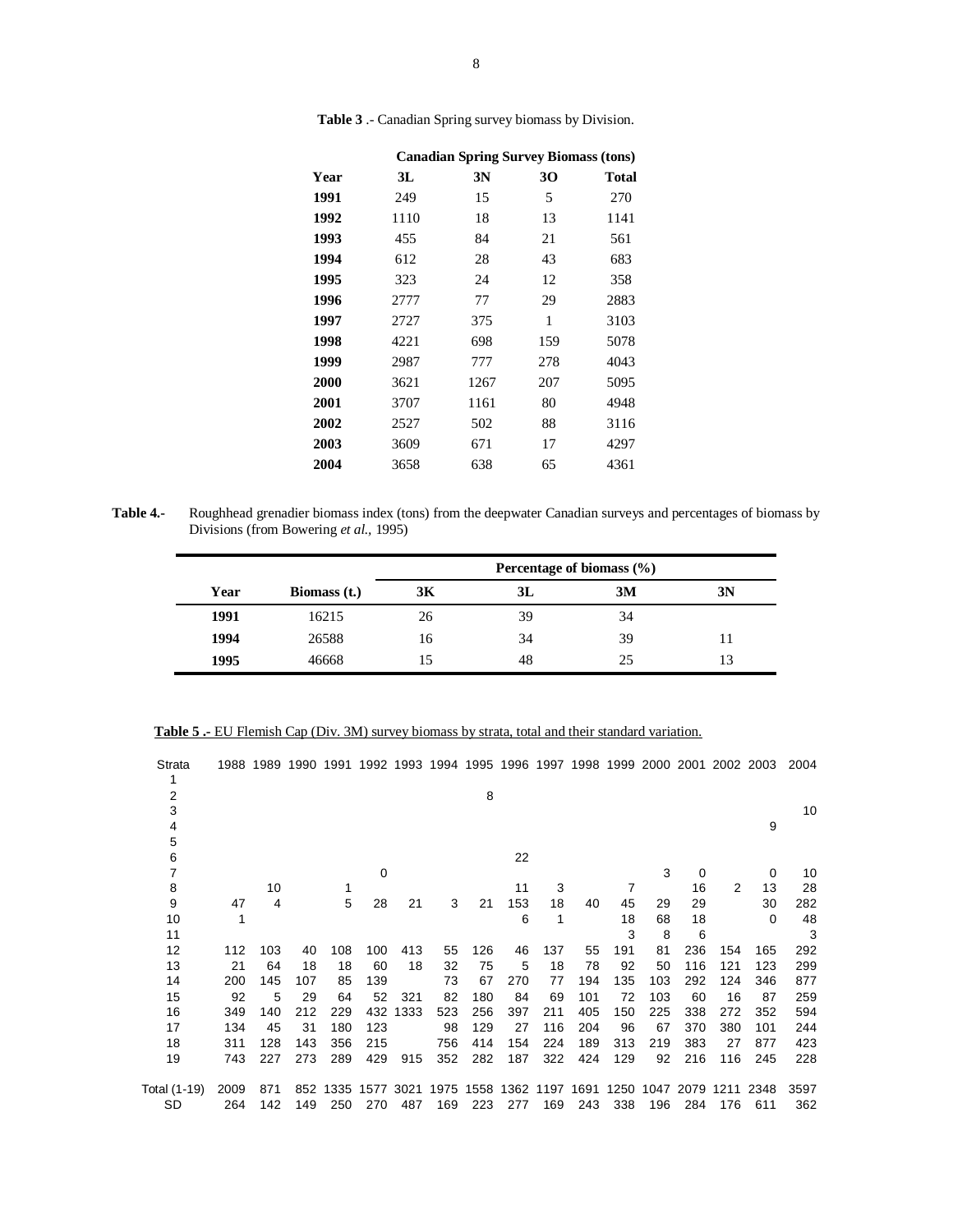| Strata       | 1997             | 1998             | 1999                     | 2000             | 2001             | 2002                     | 2003             | 2004             |
|--------------|------------------|------------------|--------------------------|------------------|------------------|--------------------------|------------------|------------------|
| 353          | $\boldsymbol{0}$ | $\boldsymbol{0}$ | $\boldsymbol{0}$         | $\boldsymbol{0}$ | $\boldsymbol{0}$ | $\boldsymbol{0}$         | $\boldsymbol{0}$ | $\boldsymbol{0}$ |
| 354          | $\boldsymbol{0}$ | $\boldsymbol{0}$ | $\boldsymbol{0}$         | $\boldsymbol{0}$ | $\boldsymbol{0}$ | $\boldsymbol{0}$         | $\boldsymbol{0}$ | 0                |
| 355          | $\boldsymbol{0}$ | $\boldsymbol{0}$ | $\boldsymbol{0}$         | $\mathbf{1}$     | $\boldsymbol{0}$ | $\boldsymbol{0}$         | $\boldsymbol{0}$ | $\boldsymbol{0}$ |
| 356          | $\boldsymbol{0}$ | $\overline{c}$   | $\boldsymbol{0}$         | $\boldsymbol{0}$ | $\boldsymbol{0}$ | $\boldsymbol{0}$         | $\boldsymbol{0}$ | 5                |
| 357          | $\mathbf{1}$     | $\boldsymbol{0}$ | 3                        | 6                | $\overline{c}$   | 14                       | 20               | $\boldsymbol{0}$ |
| 358          | $\boldsymbol{0}$ | $\boldsymbol{0}$ | 5                        | $\boldsymbol{0}$ | $\boldsymbol{0}$ | 10                       | $\boldsymbol{0}$ | 0                |
| 359          | $\boldsymbol{0}$ | $\boldsymbol{0}$ | $\boldsymbol{0}$         | $\boldsymbol{0}$ | $\boldsymbol{0}$ | $\overline{c}$           | $\boldsymbol{0}$ | 18               |
| 360          | $\boldsymbol{0}$ | $\boldsymbol{0}$ | $\boldsymbol{0}$         | $\boldsymbol{0}$ | 90               | $\boldsymbol{0}$         | $\boldsymbol{0}$ | $\boldsymbol{0}$ |
| 374          | $\boldsymbol{0}$ | $\boldsymbol{0}$ | $\boldsymbol{0}$         | $\boldsymbol{0}$ | $\boldsymbol{0}$ | $\boldsymbol{0}$         | $\boldsymbol{0}$ | $\boldsymbol{0}$ |
| 375          | $\boldsymbol{0}$ | $\boldsymbol{0}$ | $\boldsymbol{0}$         | $\boldsymbol{0}$ | $\boldsymbol{0}$ | $\boldsymbol{0}$         | $\boldsymbol{0}$ | $\boldsymbol{0}$ |
| 376          | $\mathbf{0}$     | $\boldsymbol{0}$ | $\boldsymbol{0}$         | $\boldsymbol{0}$ | $\boldsymbol{0}$ | $\boldsymbol{0}$         | $\boldsymbol{0}$ | 0                |
| 377          | $\boldsymbol{0}$ | $\boldsymbol{0}$ | $\boldsymbol{0}$         | $\boldsymbol{0}$ | $\boldsymbol{0}$ | $\overline{c}$           | $\boldsymbol{0}$ | 0                |
| 378          | 6                | $\boldsymbol{0}$ | $\overline{\mathcal{L}}$ | $\sqrt{2}$       | $\boldsymbol{0}$ | $\boldsymbol{0}$         | $\boldsymbol{0}$ | $\boldsymbol{0}$ |
| 379          | $\boldsymbol{0}$ | $\boldsymbol{0}$ | $\boldsymbol{0}$         | 5                | $\overline{4}$   | $\overline{c}$           | $\mathbf{1}$     | 34               |
| 380          | $\overline{c}$   | $\boldsymbol{0}$ | $\boldsymbol{0}$         | $\mathbf{1}$     | $\boldsymbol{0}$ | $\boldsymbol{0}$         | $\mathbf{1}$     | 2418             |
| 381          | $\mathbf{0}$     | $\boldsymbol{0}$ | $\boldsymbol{0}$         | 1                | $\boldsymbol{0}$ | $\boldsymbol{0}$         | $\boldsymbol{0}$ | 53               |
| 382          | $\boldsymbol{0}$ | $\boldsymbol{0}$ | $\boldsymbol{0}$         | $\boldsymbol{0}$ | $\boldsymbol{0}$ | $\boldsymbol{0}$         | $\boldsymbol{0}$ | $\sqrt{2}$       |
| 721          | $\boldsymbol{0}$ | 5                | 13                       | $\overline{4}$   | $\mathbf{1}$     | 7                        | $\boldsymbol{0}$ | 20               |
| 722          | $\boldsymbol{0}$ | 31               | 28                       | 37               | 18               | 78                       | 33               | 35               |
| 723          | $\boldsymbol{0}$ | 3                | 32                       | 36               | $22\,$           | 9                        | 113              | 136              |
| 724          | 6                | 13               | 41                       | 44               | 79               | 110                      | 55               | 125              |
| 725          | $\boldsymbol{0}$ | $\mathbf{1}$     | 34                       | 126              | 13               | 25                       | $\mathfrak{Z}$   | 863              |
| 726          | $\boldsymbol{0}$ | 15               | 47                       | 96               | 25               | 18                       | $\boldsymbol{0}$ | 383              |
| 727          | $\overline{4}$   | $\overline{c}$   | 5                        | 23               | $\sqrt{2}$       | 5                        | 193              | 138              |
| 728          | 6                | 7                | 121                      | 54               | $\boldsymbol{7}$ | $\overline{\mathcal{L}}$ | 226              | 136              |
| 752          | 106              | 94               | 102                      | 339              | 75               | 22                       | 892              | 1160             |
| 753          | 200              | 452              | 343                      | 624              | 407              | 65                       | 688              | 810              |
| 754          | 1149             | 1041             | 460                      | 1233             | 1395             | 1549                     | 1086             | 562              |
| 755          | n.s.             | 1571             | 871                      | 1007             | 899              | 50                       | 633              | 531              |
| 756          | 30               | 62               | 266                      | 178              | 113              | 104                      | 65               | 91               |
| 757          | 210              | 389              | $78\,$                   | 847              | 179              | 147                      | 79               | 121              |
| 758          | 434              | 701              | 428                      | 522              | 629              | 1246                     | 367              | 305              |
| 759          | n.s.             | 789              | 263                      | 397              | 679              | 782                      | 881              | 475              |
| 760          | 57               | 128              | 55                       | 260              | 97               | 161                      | 576              | 1065             |
| 761          | 313              | 418              | 270                      | 178              | 236              | 81                       | 194              | 396              |
| 762          | 502              | 618              | 350                      | 398              | 54               | $\sqrt{6}$               | 276              | 287              |
| 763          | n.s.             | 260              | 288                      | 364              | 364              | 28                       | 68               | 672              |
| 764          | 62               | 44               | 36                       | 41               | 46               | 170                      | 176              | 357              |
| 765          | 141              | 80               | 69                       | 95               | 49               | 28                       | 115              | 59               |
| 766          | 109              | 104              | 73                       | 43               | 38               | 113                      | 73               | 92               |
| 767          | n.s.             | 93               | $72\,$                   | 38               | 45               | 129                      | 43               | 53               |
|              |                  |                  |                          |                  |                  |                          |                  |                  |
| <b>TOTAL</b> | 3340             | 6922             | 4357                     | 7000             | 5568             | 4968                     | 6860             | 11402            |
| ${\rm SD}$   | 290              | 644              | 431                      | 807              | 700              | 1365                     | 1316             | 2043             |

**Table 6 .-** Spanish 3NO survey biomass by strata, total and their standard variation.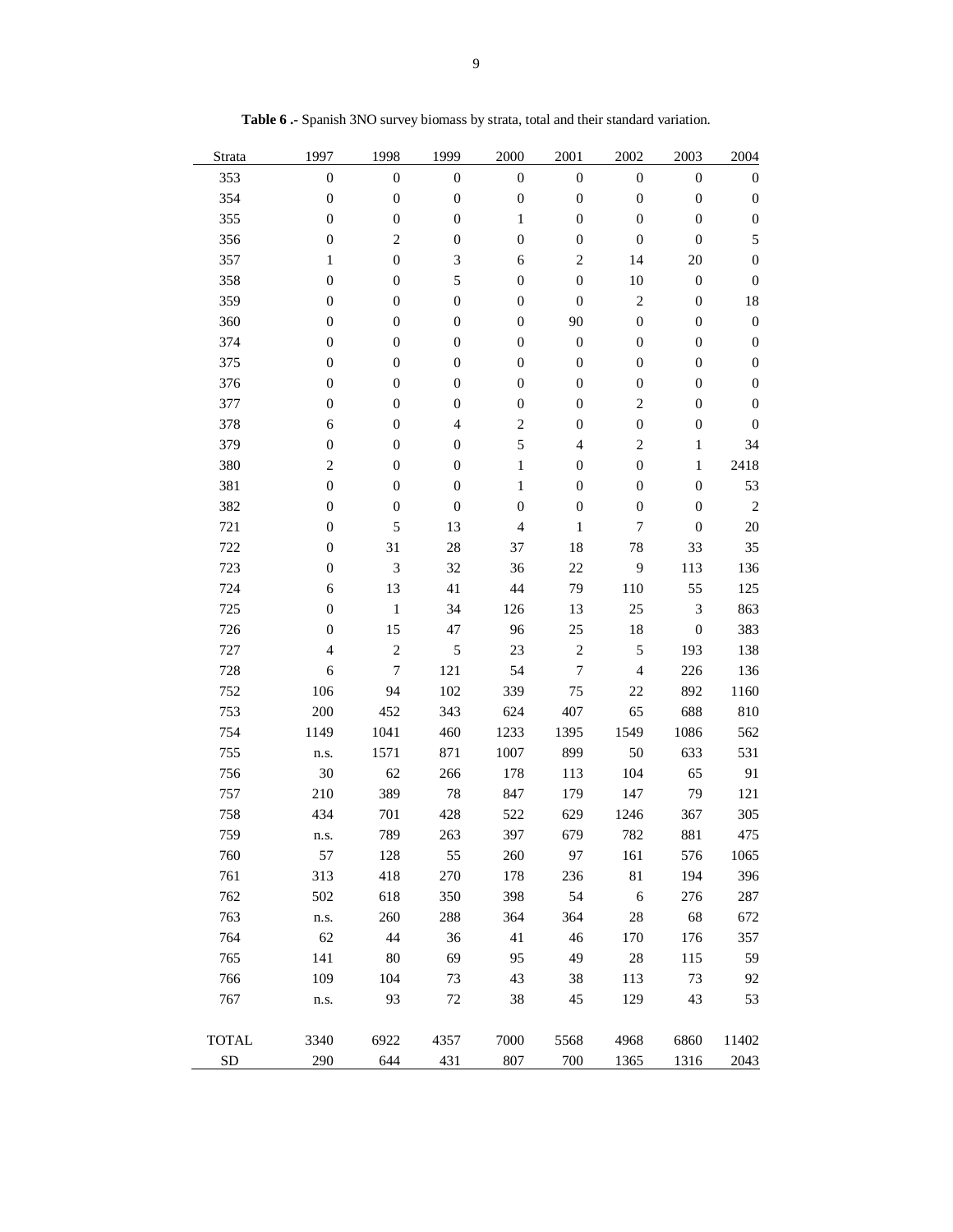**Table 7** .- Catch at age numbers of the Roughhead grenadier NAFO Subarea 2 and 3, as well as the mean weight and length by age.

| Abundance             |            |             |            |            |            |            |             |            |            |            |            |            |            |
|-----------------------|------------|-------------|------------|------------|------------|------------|-------------|------------|------------|------------|------------|------------|------------|
| Age                   | 1992       | 1993        | 1994       | 1995       | 1996       | 1997       | 1998        | 1999       | 2000       | 2001       | 2002       | 2003       | 2004       |
| 1                     | 4015       | $\mathbf 0$ | 1276       | 0          | 0          | 0          | 47          | 105678     | 118        | 397        | 484        | 1745       | 127        |
| $\overline{2}$        | 32675      | 37900       | 39785      | 14170      | 5093       | 42364      | 21782       | 129419     | 32334      | 15762      | 6004       | 37461      | 4056       |
| 3                     | 62493      | 125464      | 130563     | 142713     | 95128      | 241501     | 144669      | 156143     | 190221     | 107185     | 99759      | 172996     | 121237     |
| 4                     | 103515     | 83910       | 177653     | 319309     | 315476     | 467969     | 391704      | 223852     | 302378     | 217109     | 256630     | 464119     | 267429     |
| 5                     | 197522     | 151123      | 205608     | 370483     | 709214     | 653031     | 791095      | 641078     | 527982     | 421557     | 483287     | 372390     | 563716     |
| 6                     | 508971     | 366628      | 394680     | 564837     | 1162396    | 925505     | 1620101     | 949703     | 1118199    | 915576     | 1046058    | 562838     | 595256     |
| 7                     | 792864     | 496122      | 527552     | 619505     | 924380     | 992327     | 2212826     | 961740     | 982683     | 1049510    | 973771     | 1190123    | 736414     |
| 8                     | 1122312    | 948145      | 901398     | 879044     | 999031     | 1270530    | 3015016     | 1237561    | 1341920    | 1169704    | 1266419    | 1708755    | 1001776    |
| 9                     | 1079639    | 1088143     | 1061679    | 911875     | 921953     | 1071115    | 2226078     | 1040108    | 1692732    | 913046     | 873862     | 1354953    | 712128     |
| 10                    | 841149     | 761160      | 798988     | 685964     | 698674     | 717076     | 1216448     | 808124     | 1044521    | 565130     | 454136     | 772799     | 499301     |
| 11                    | 798146     | 535726      | 587450     | 518743     | 608704     | 582942     | 800521      | 918977     | 472835     | 357370     | 443332     | 395749     | 272811     |
| 12                    | 751577     | 456199      | 458358     | 377202     | 456632     | 476790     | 586220      | 542169     | 414313     | 243226     | 317515     | 300307     | 289150     |
| 13                    | 581997     | 373304      | 322175     | 230586     | 278554     | 327191     | 376383      | 622668     | 234349     | 137969     | 168123     | 141190     | 171244     |
| 14                    | 477570     | 305061      | 244921     | 170442     | 144886     | 233190     | 263854      | 471140     | 185664     | 89352      | 91212      | 63059      | 88233      |
| 15                    | 259033     | 196682      | 148473     | 97761      | 83705      | 118696     | 132473      | 228458     | 121040     | 53952      | 58607      | 53929      | 46263      |
| 16                    | 162051     | 120754      | 90481      | 76395      | 60403      | 80719      | 82658       | 106189     | 62548      | 36845      | 60044      | 71310      | 40994      |
| 17                    | 100425     | 74262       | 55310      | 44953      | 48179      | 61559      | 46647       | 68900      | 27522      | 24892      | 68823      | 33417      | 21275      |
| 18                    | 76282      | 65373       | 46289      | 34512      | 41578      | 43885      | 48320       | 97060      | 22066      | 21902      | 51435      | 12159      | 18385      |
| 19                    | 53919      | 51888       | 36662      | 23579      | 30192      | 32846      | 42275       | 78589      | 30941      | 17283      | 27893      | 15590      | 8228       |
| 20                    | 30009      | 27751       | 22571      | 15449      | 8871       | 21390      | 28848       | 81283      | 18898      | 12004      | 16356      | 7035       | 4806       |
| 21                    | 17980      | 16527       | 13370      | 8864       | 1996       | 13502      | 19408       | 56097      | 18411      | 7093       | 12197      | 297        | 2679       |
| 22                    | 8430       | 4482        | 6720       | 3196       | 948        | 5188       | 8372        | 28017      | 13093      | 4742       | 4971       | 2341       | 264        |
| 23                    | 8561       | 4042        | 4935       | 1534       | 2034       | 3581       | 6746        | 23244      | 9841       | 3718       | 5442       | 472        | 475        |
| 24                    | 8481       | 803         | 3802       | 968        | 0          | 1821       | 2945        | 7743       | 10342      | 2667       | 3232       | 646        | 1010       |
| <b>Total ages</b>     | 8079616    | 6291449     | 6280698    | 6112082    | 7598026    | 8384718    | 14085434    | 9583939    | 8874953    | 6387992    | 6789591    | 7735681    | 5467259    |
| <b>Total Catch SC</b> | 6725       | 4395        | 4023       | 3982       | 4135       | 4740       | 7270        | 7160       | 4767       | 3117       | 3657       | 3984       | 3182       |
|                       |            |             |            |            |            |            |             |            |            |            |            |            |            |
| Mean Weight (gr)      |            |             |            |            |            |            |             |            |            |            |            |            |            |
| Age                   | 1992       | 1993        | 1994       | 1995       | 1996       | 1997       | 1998        | 1999       | 2000       | 2001       | 2002       | 2003       | 2004       |
| 1                     | 11         |             | 16         |            |            |            | 30          | 10         | 14         | 13         | 22         | 34         | 4          |
| 2                     | 40<br>86   | 51<br>77    | 49<br>85   | 80<br>113  | 165<br>156 | 107<br>147 | 107<br>143  | 127<br>180 | 116<br>158 | 99<br>137  | 61<br>154  | 91<br>148  | 41<br>102  |
| 3                     |            |             |            |            |            |            |             |            |            |            |            |            |            |
| 4                     | 119<br>186 | 111<br>184  | 115<br>173 | 143<br>230 | 184<br>216 | 211<br>262 | 177<br>229  | 244<br>317 | 194<br>243 | 176<br>227 | 218<br>268 | 213<br>278 | 192<br>269 |
| 5                     | 258        | 236         |            | 325        | 260        | 300        |             | 365        |            | 271        |            | 299        | 317        |
| 6<br>7                | 337        | 320         | 236<br>313 | 434        | 348        | 355        | 281<br>342  | 434        | 276<br>327 | 324        | 306<br>353 | 333        | 375        |
| 8                     | 440        | 414         | 412        | 524        | 451        | 421        | 403         | 487        | 393        | 397        | 414        | 423        | 473        |
| 9                     | 594        | 500         | 509        | 612        | 560        | 516        | 490         | 591        | 498        | 499        | 498        | 483        | 568        |
| 10                    | 748        | 585         | 590        | 677        | 653        | 618        | 600         | 677        | 568        | 587        | 607        | 616        | 726        |
| 11                    | 922        | 736         | 716        | 776        | 767        | 743        | 749         | 785        | 725        | 709        | 692        | 854        | 836        |
| 12                    | 1063       | 886         | 836        | 885        | 851        | 855        | 876         | 949        | 828        | 824        | 840        | 979        | 1072       |
| 13                    | 1226       | 1101        | 1039       | 1106       | 984        | 1033       | 1052        | 1151       | 1068       | 1033       | 989        | 1155       | 1361       |
| 14                    | 1446       | 1324        | 1280       | 1443       | 1245       | 1252       | 1299        | 1305       | 1353       | 1343       | 1412       | 1521       | 1546       |
| 15                    | 1683       | 1546        | 1530       | 1705       | 1696       | 1534       | 1544        | 1657       | 1561       | 1652       | 1565       | 1903       | 2234       |
| 16                    | 1928       | 1777        | 1729       | 1966       | 1837       | 1799       | 1823        | 1832       | 1787       | 1851       | 1852       | 1998       | 2330       |
| 17                    | 2212       | 1989        | 2005       | 2220       | 2083       | 2257       | 2100        | 2023       | 2010       | 2132       | 2078       | 2407       | 2393       |
| 18                    | 2478       | 2326        | 2333       | 2459       | 2197       | 2421       | 2466        | 2358       | 2441       | 2429       | 2440       | 3056       | 2496       |
| 19                    | 2669       | 2508        | 2553       | 2643       | 2283       | 2534       | 2707        | 2474       | 2716       | 2662       | 2822       | 2954       | 2675       |
| 20                    | 3052       | 2777        | 2889       | 2887       | 2643       | 2870       | 2942        | 2887       | 3207       | 3000       | 3140       | 2899       | 2719       |
| 21                    | 3363       | 2898        | 3076       | 3029       | 3105       | 3198       | 3063        | 3036       | 3739       | 3263       | 2939       | 4177       | 3773       |
| 22                    | 3993       | 3422        | 3637       | 3487       | 3192       | 3471       | 3663        | 3584       | 3851       | 3754       | 3807       | 3682       | 4384       |
| 23                    | 4092       | 3299        | 3525       | 3556       | 2514       | 3485       | 3592        | 3699       | 4289       | 3787       | 3240       | 4206       | 4534       |
| 24                    | 4998       | 4172        | 4453       | 4067       |            | 4541       | 4108        | 4442       | 4670       | 4493       | 4206       | 4220       | 4820       |
|                       |            |             |            |            |            |            |             |            |            |            |            |            |            |
| Mean Length (cm)      |            |             |            |            |            |            |             |            |            |            |            |            |            |
| Age                   | 1992       | 1993        | 1994       | 1995       | 1996       | 1997       | 1998        | 1999       | 2000       | 2001       | 2002       | 2003       | 2004       |
| 1                     |            | 4.7         | 5.5        |            |            |            | 5.1         | 3.6        | 4.7        | 4.1        | 4.0        | 4.8        | 2.2        |
| 2                     | 7.4        | 8.1         | 8.0        | 9.2        | 9.9        |            | 8.8         | 8.6<br>8.9 | 8.9        | 8.9        | 7.3        | 7.7        | 5.3        |
| 3                     | 9.8        | 9.5         | 9.8        | 10.2       | 10.4       |            | 9.8<br>10.1 | 9.9        | 9.9        | 9.9        | 9.7        | 9.7        | 8.9        |
| 4                     | 11.0       | 10.7        | 10.9       | 10.9       | 11.2       | 11.1       | 11.2        | 11.3       | 11.0       | 11.1       | 11.1       | 11.2       | 11.1       |
| 5                     | 12.7       | 12.8        | 12.5       | 12.4       | 12.6       | 12.4       | 12.6        | 12.7       | 12.5       | 12.7       | 12.5       | 12.5       | 12.7       |
| 6                     | 14.2       | 14.0        | 14.0       | 13.8       | 13.7       | 13.7       | 14.0        | 13.7       | 13.7       | 13.9       | 14.1       | 13.6       | 13.9       |
| 7                     | 15.4       | 15.5        | 15.4       | 15.3       | 15.0       | 15.3       | 15.4        | 15.5       | 15.1       | 15.2       | 15.4       | 15.0       | 15.3       |
| 8                     | 16.6       | 17.0        | 16.9       | 16.8       | 16.5       | 16.6       | 16.4        | 16.8       | 16.3       | 16.4       | 16.5       | 16.7       | 17.1       |
| 9                     | 18.1       | 18.1        | 18.2       | 18.2       | 18.1       | 17.9       | 17.6        | 18.5       | 17.8       | 17.8       | 17.7       | 17.7       | 18.2       |
| 10                    | 19.5       | 19.1        | 19.2       | 19.2       | 19.3       | 19.2       | 18.9        | 19.6       | 18.7       | 18.9       | 18.9       | 19.3       | 19.8       |
| 11                    | 20.9       | 20.6        | 20.5       | 20.4       | 20.7       | 20.6       | 20.3        | 20.8       | 20.3       | 20.2       | 19.8       | 21.5       | 20.5       |
| 12                    | 22.0       | 22.0        | 21.6       | 21.2       | 21.4       | 21.6       | 21.5        | 22.2       | 21.2       | 21.2       | 21.0       | 22.5       | 22.1       |
| 13                    | 23.3       | 23.7        | 23.2       | 22.7       | 22.5       | 23.0       | 22.9        | 23.8       | 23.1       | 22.8       | 22.1       | 23.7       | 24.0       |
| 14                    | 24.8       | 25.3        | 25.0       | 24.9       | 24.3       | 24.6       | 24.6        | 24.8       | 25.0       | 24.9       | 25.1       | 26.1       | 25.1       |
| 15                    | 26.4       | 26.7        | 26.6       | 26.7       | 27.2       | 26.4       | 26.3        | 27.1       | 26.5       | 26.9       | 26.0       | 28.5       | 29.2       |
| 16                    | 27.7       | 28.0        | 27.7       | 28.1       | 28.0       | 27.8       | 27.7        | 28.1       | 27.5       | 27.9       | 27.8       | 28.9       | 29.8       |
| 17                    | 29.2       | 29.2        | 29.2       | 29.4       | 29.5       | 30.3       | 29.4        | 29.1       | 28.8       | 29.5       | 29.1       | 30.9       | 29.7       |
| 18                    | 30.6       | 30.8        | 30.9       | 30.8       | 30.2       | 31.2       | 31.3        | 30.8       | 30.8       | 31.0       | 30.9       | 33.8       | 30.7       |
| 19                    | 31.5       | 31.7        | 31.8       | 31.5       | 30.6       | 31.7       | 32.3        | 31.4       | 32.0       | 32.0       | 32.7       | 33.4       | 31.3       |
| 20                    | 33.0       | 32.8        | 33.2       | 32.8       | 32.1       | 33.2       | 33.3        | 33.1       | 34.1       | 33.5       | 34.1       | 33.1       | 31.6       |
| 21                    | 34.1       | 33.3        | 34.0       | 33.4       | 34.1       | 34.3       | 33.8        | 33.8       | 36.1       | 34.5       | 33.2       | 37.8       | 36.5       |
| 22                    | 36.6       | 35.3        | 36.0       | 35.3       | 34.5       | 35.4       | 36.0        | 35.8       | 36.5       | 36.3       | 36.5       | 36.2       | 38.5       |
| 23                    | 37.0       | 34.7        | 35.5       | 35.2       | 31.6       | 35.3       | 35.8        | 36.2       | 38.0       | 36.4       | 34.3       | 37.9       | 38.9       |
| 24                    | 40.2       | 37.8        | 38.7       | 37.5       |            | 38.9       | 37.5        | 38.7       | 39.3       | 38.8       | 37.8       | 38.0       | 39.8       |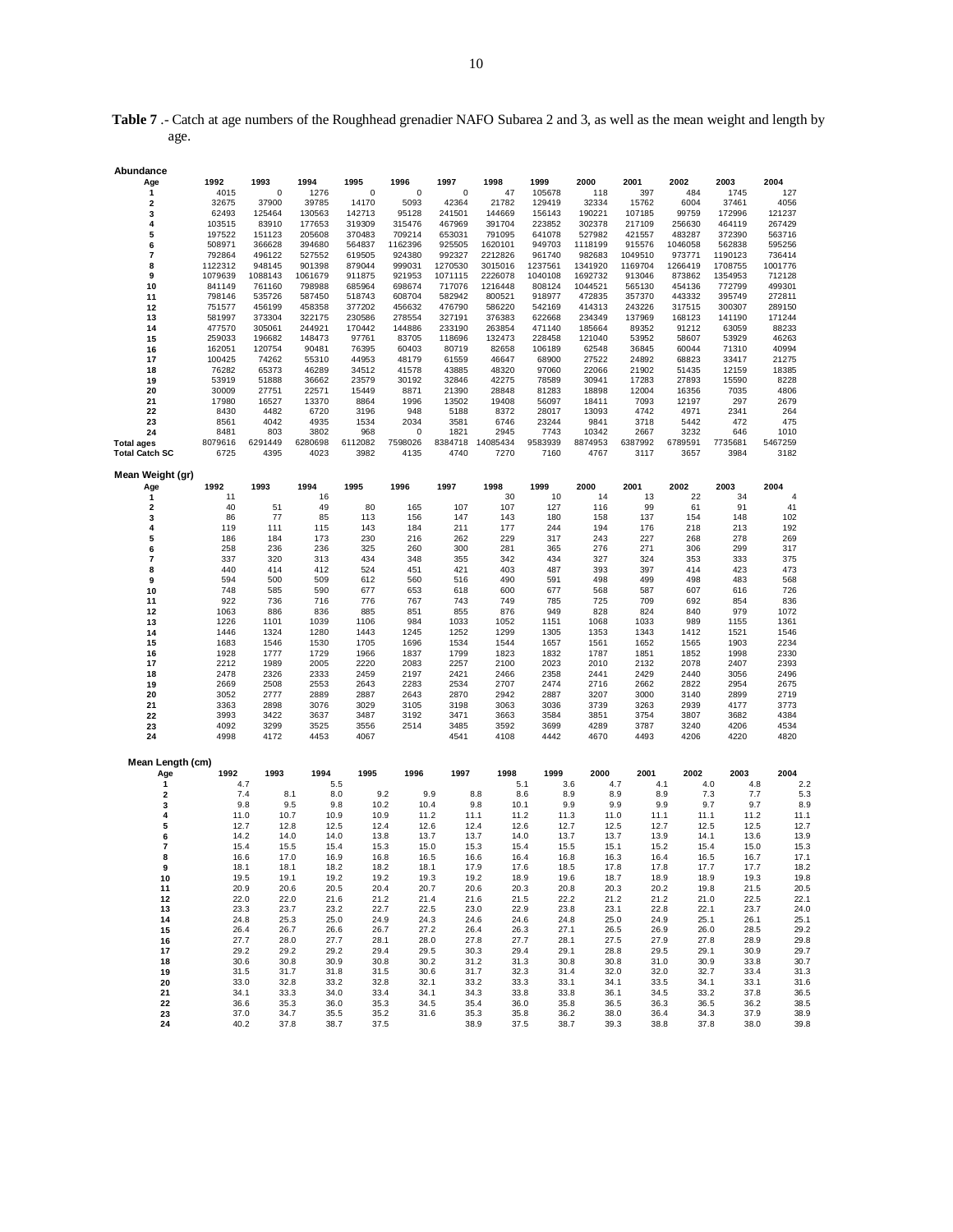|         | <b>RECRUITS</b> |             | <b>TOTALBIO</b> | <b>TOTSPBIO</b> | <b>LANDINGS</b> | <b>YIELD/SSB</b> | <b>FBAR 8-14</b> |
|---------|-----------------|-------------|-----------------|-----------------|-----------------|------------------|------------------|
|         |                 | Age 3       |                 |                 |                 |                  |                  |
|         | 1993            | 16312       | 34479           | 8352            | 4395            | 0.5262           | 0.2338           |
|         | 1994            | 15851       | 32933           | 7479            | 4023            | 0.5379           | 0.236            |
|         | 1995            | 12933       | 37056           | 6406            | 3982            | 0.6216           | 0.208            |
|         | 1996            | 12127       | 33570           | 4890            | 4135            | 0.8457           | 0.228            |
|         | 1997            | 13558       | 34900           | 6241            | 4740            | 0.7595           | 0.2621           |
|         | 1998            | 12489       | 32332           | 6030            | 7270            | 1.2057           | 0.4394           |
|         | 1999            | 13089       | 35407           | 8124            | 7160            | 0.8813           | 0.5116           |
|         | 2000            | 11312       | 25241           | 4918            | 4767            | 0.9693           | 0.4732           |
|         | 2001            | 10790       | 20919           | 2915            | 3117            | 1.0693           | 0.3318           |
|         | 2002            | 15977       | 22758           | 2688            | 3657            | 1.3606           | 0.3761           |
|         | 2003            | 15274       | 22761           | 2016            | 3984            | 1.9762           | 0.4295           |
|         | 2004            | 13908       | 22695           | 1750            | 3182            | 1.8185           | 0.3589           |
| Arith.  |                 |             |                 |                 |                 |                  |                  |
| Mean    |                 | 13635       | 29588           | 5151            | 4534            | 1.0477           | 0.3407           |
| 0 Units |                 | (Thousands) | (Tonnes)        | (Tonnes)        | (Tonnes)        |                  |                  |

**Table 8** VPA results for recruitment, total biomass, spawning stock biomass (SSB), Yield/SSB and F bar (8-14) as well as the total catches.



**Fig. 1**.- Revised roughhead grenadier Subarea 2 and 3 STACFIS catches by Division.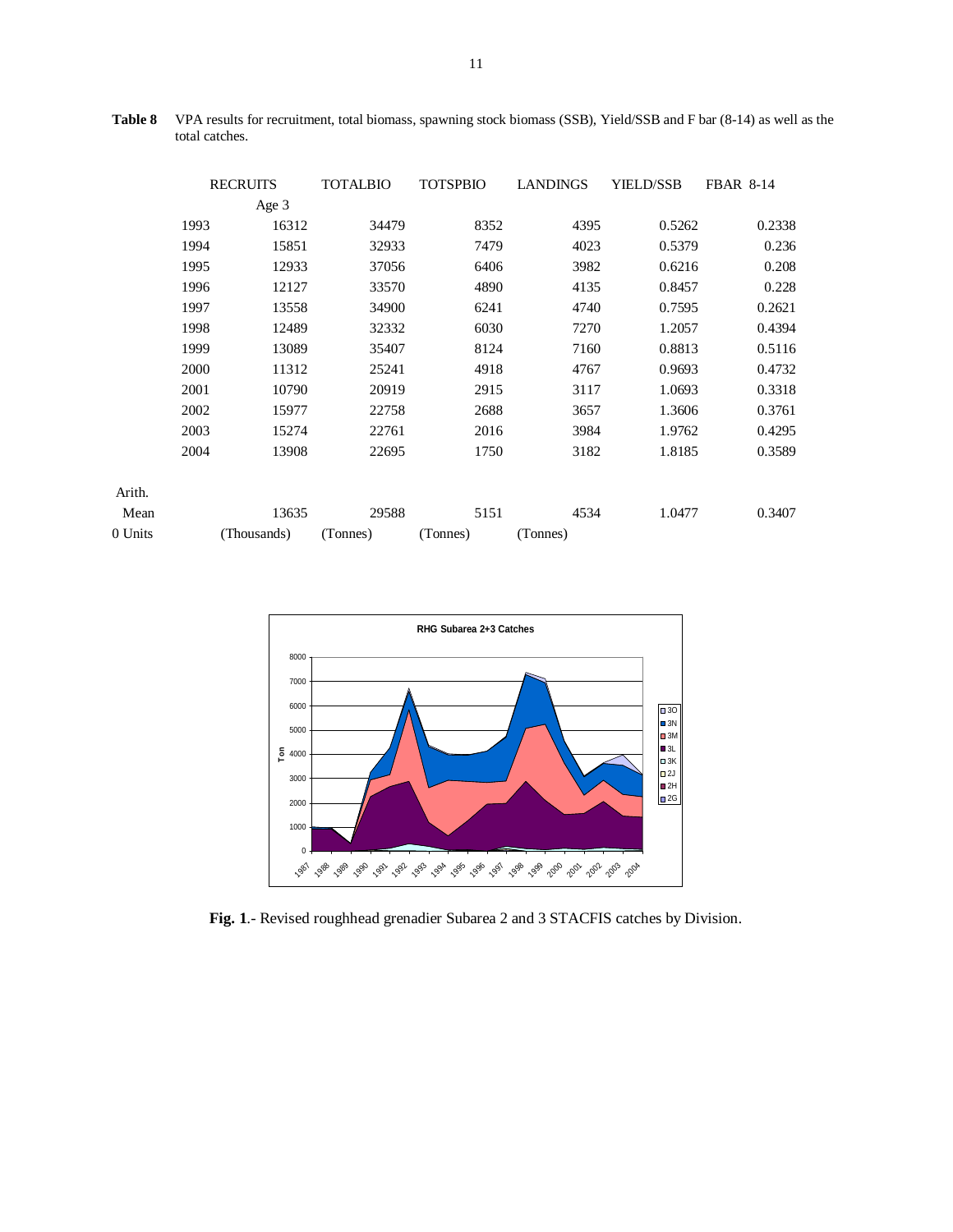

**Fig. 2** . Canadian Autumn survey (Div. 2J3K) and Spanish 3NO survey biomass (+- SD), both up to 1500 m depth.



**Fig. 3** . Canadian Spring survey (Div. 3LNO) and EU Flemish Cap survey (Div. 3M), both up to 730 m depth.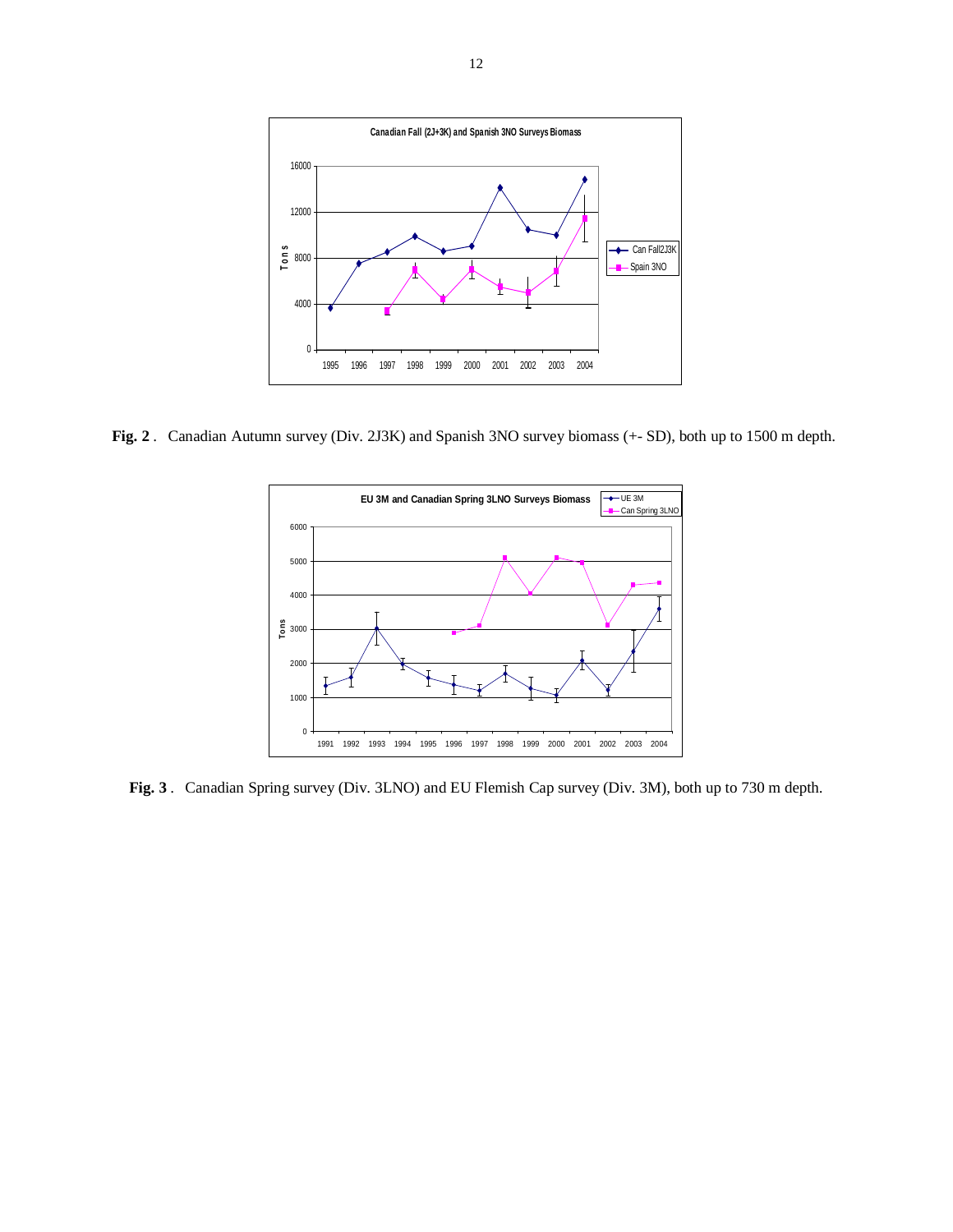**Fig. 4** . – EU Flemish Cap survey age distribution, by sex (from Murua and Gónzalez, 2005).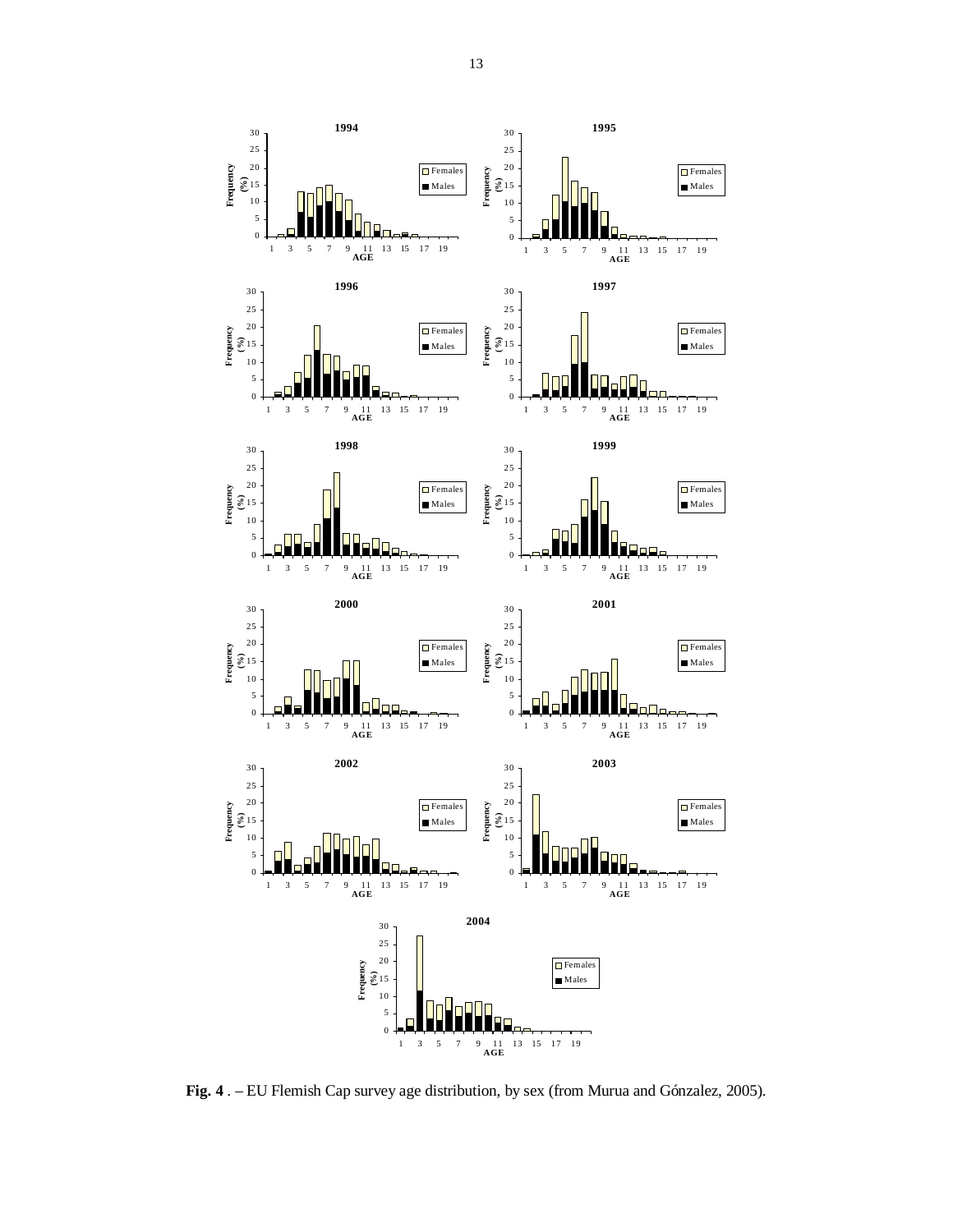

**Fig. 5** . Mean numbers per town (MNPT) by length of the Spanish 3NO survey (from Gonzalez-Troncoso *et al*, 2005).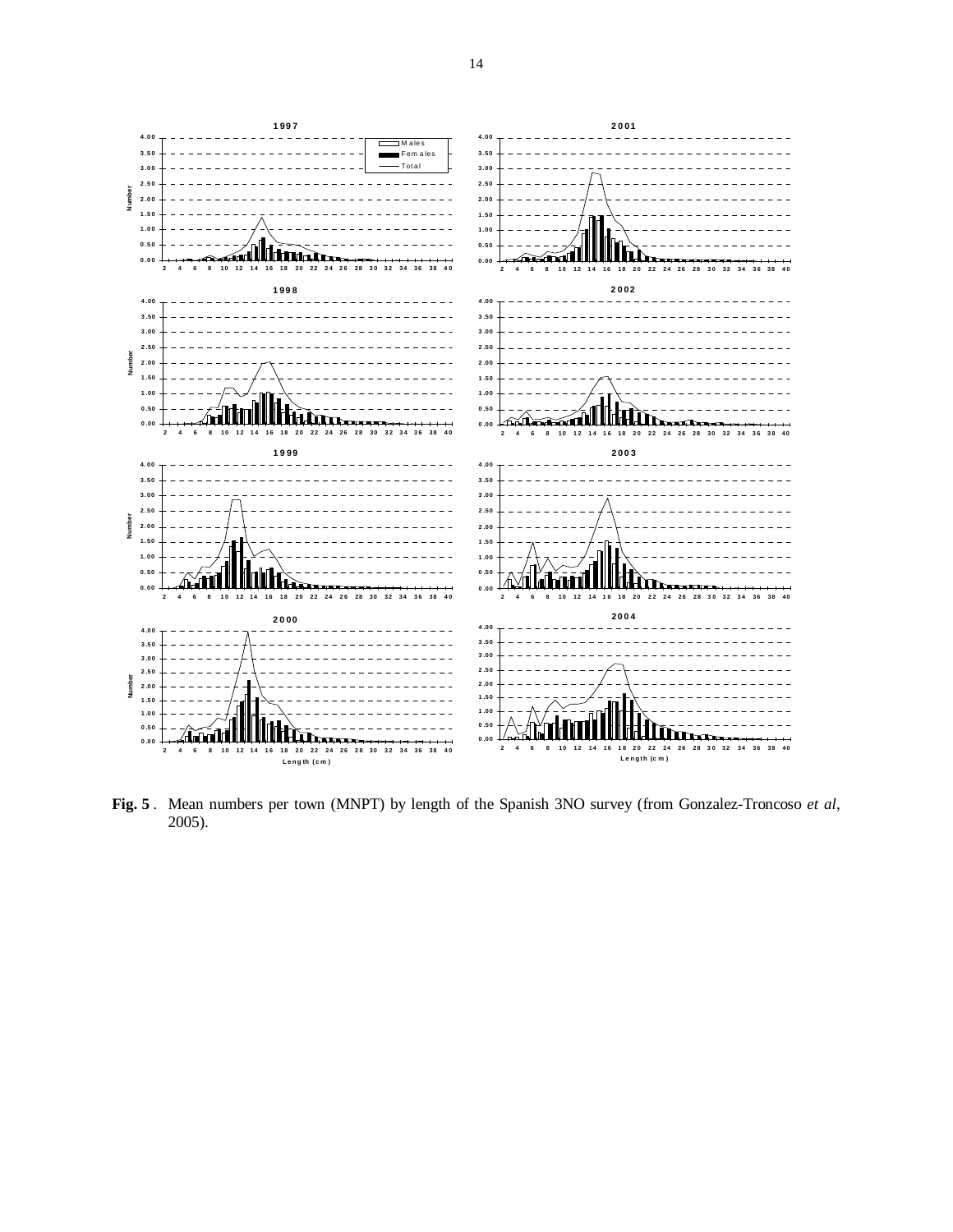

**Fig. 6** .- Catch / Biomass Canadian Autumn (2J3K) survey ands Spanish 3NO survey ratio.



**Fig.** 7 .- Catch curve fit for catch at age data, Spanish 3NO survey and EU Flemish Cap survey.



**Fig. 8** .- Catch curve by sex of the Spanish 3NO survey data.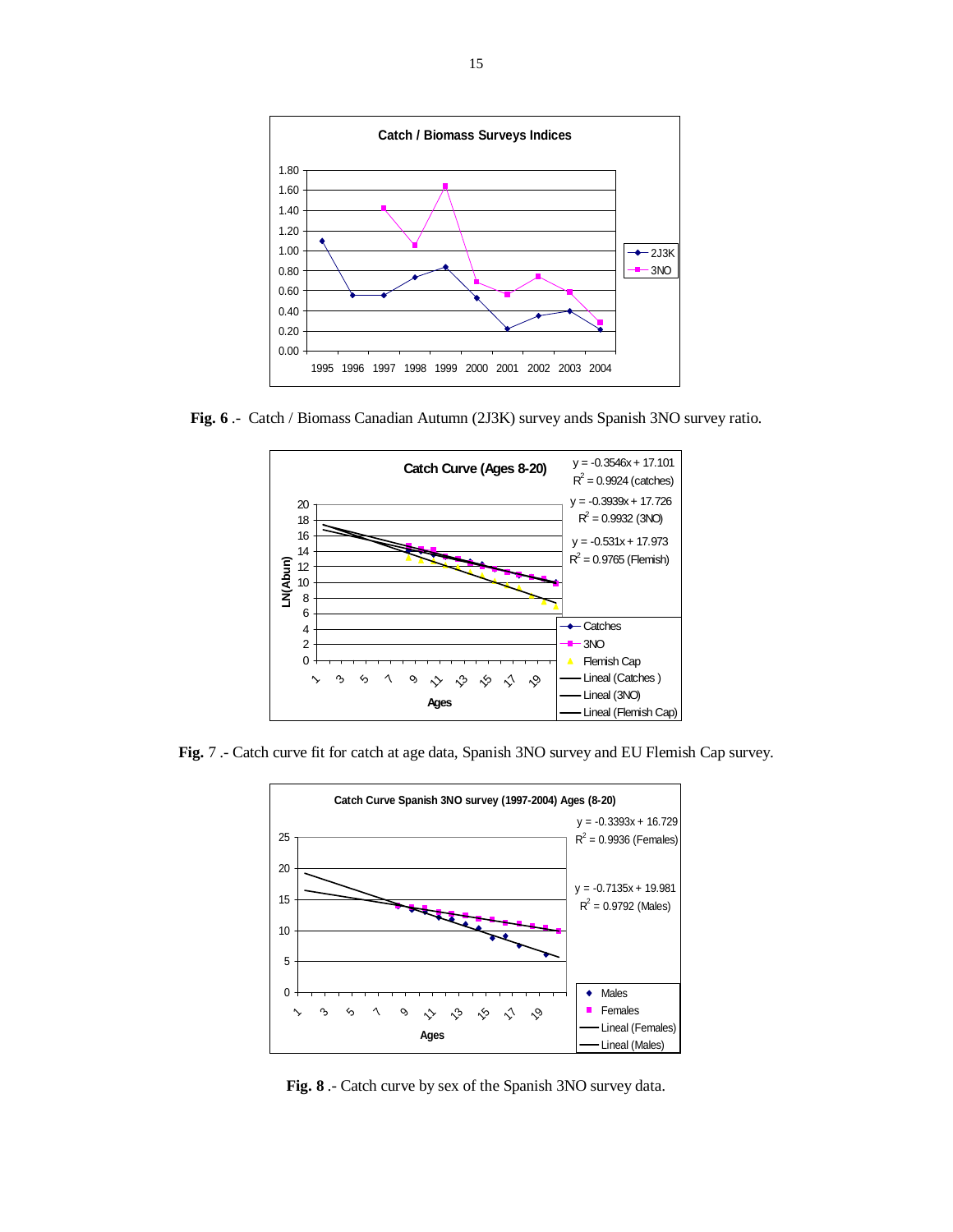

**Fig. 9**.- Separable VPA residuals by year (1992-2004) and ages (1-24).



**Fig. 10** .- Separable VPA residuals by year (1993-2004) and ages (3-19).



**Fig. 11** .- Separable VPA selection patter by age.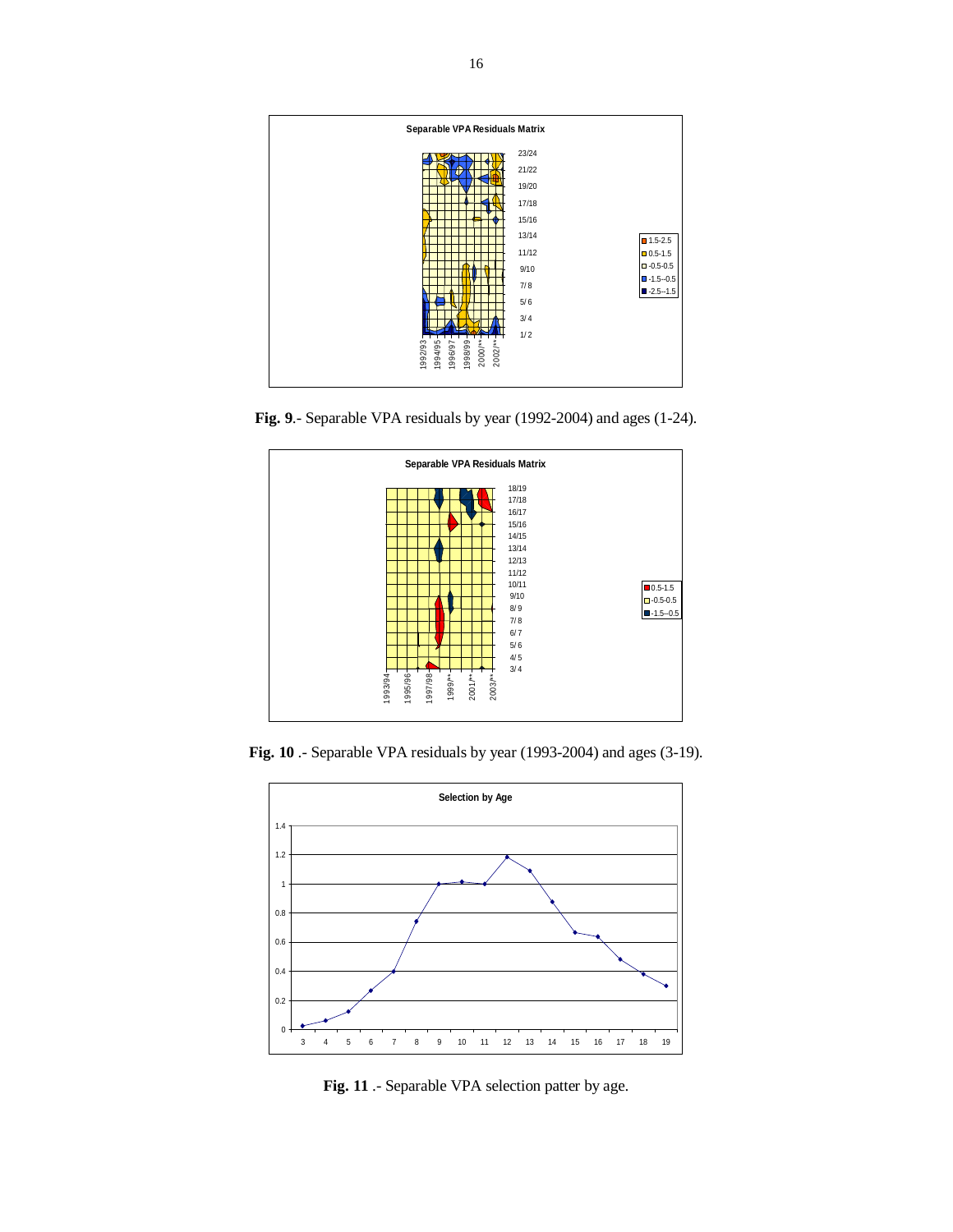

**Fig. 12** .- Separable VPA Fishing intensity by year.



**Fig. 13** . Mean fishing mortality for ages 8 to 20 calculated thought the Catch curve for catch matrix (1992-2004), Spanish 3NO survey (1997-2004), EU Flemish Cap survey (1994-2004) and mean VPA F (1993-2004).



**Fig. 14** .- Catch/Biomass ratio of the Canadian autumn and Spanish 3NO surveys and VPA F bar ages 8 to 14.